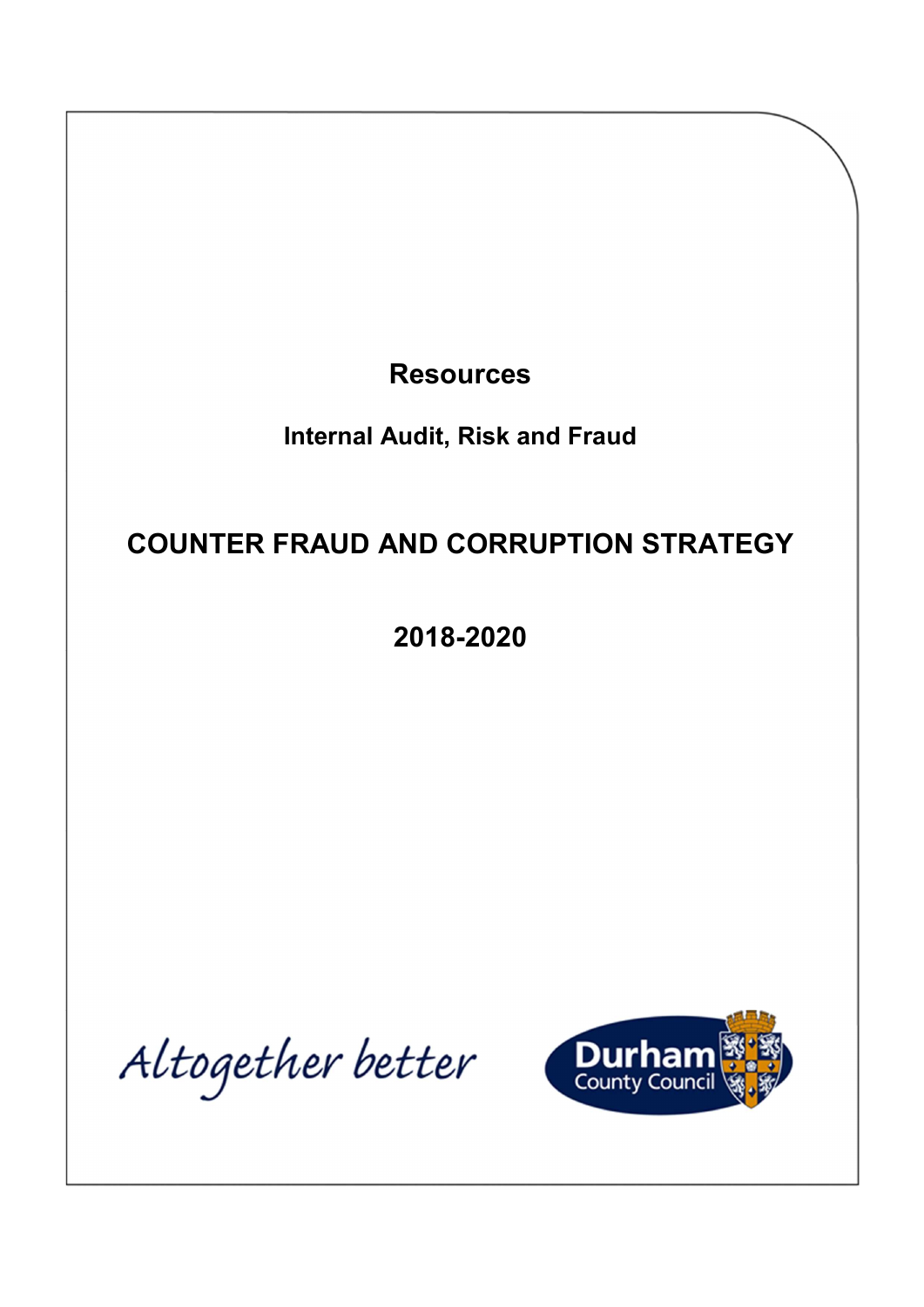# **CONTENTS**

- [1 Foreword](#page-2-0)
- [2 Introduction](#page-3-0)
- [3 Corporate Framework & Culture](#page-5-0)
- [4 Legal Definitions](#page-7-0)
- [5 Roles & Responsibilities](#page-7-0)
- [6 Approach to Countering Fraud](#page-8-0)
- [7 Acknowledge](#page-9-0)
- [8 Prevent](#page-13-0)
- [9 Pursue](#page-19-0)
- [10 Reporting Suspected Fraud](#page-23-0)
- [11 Conclusion](#page-23-0)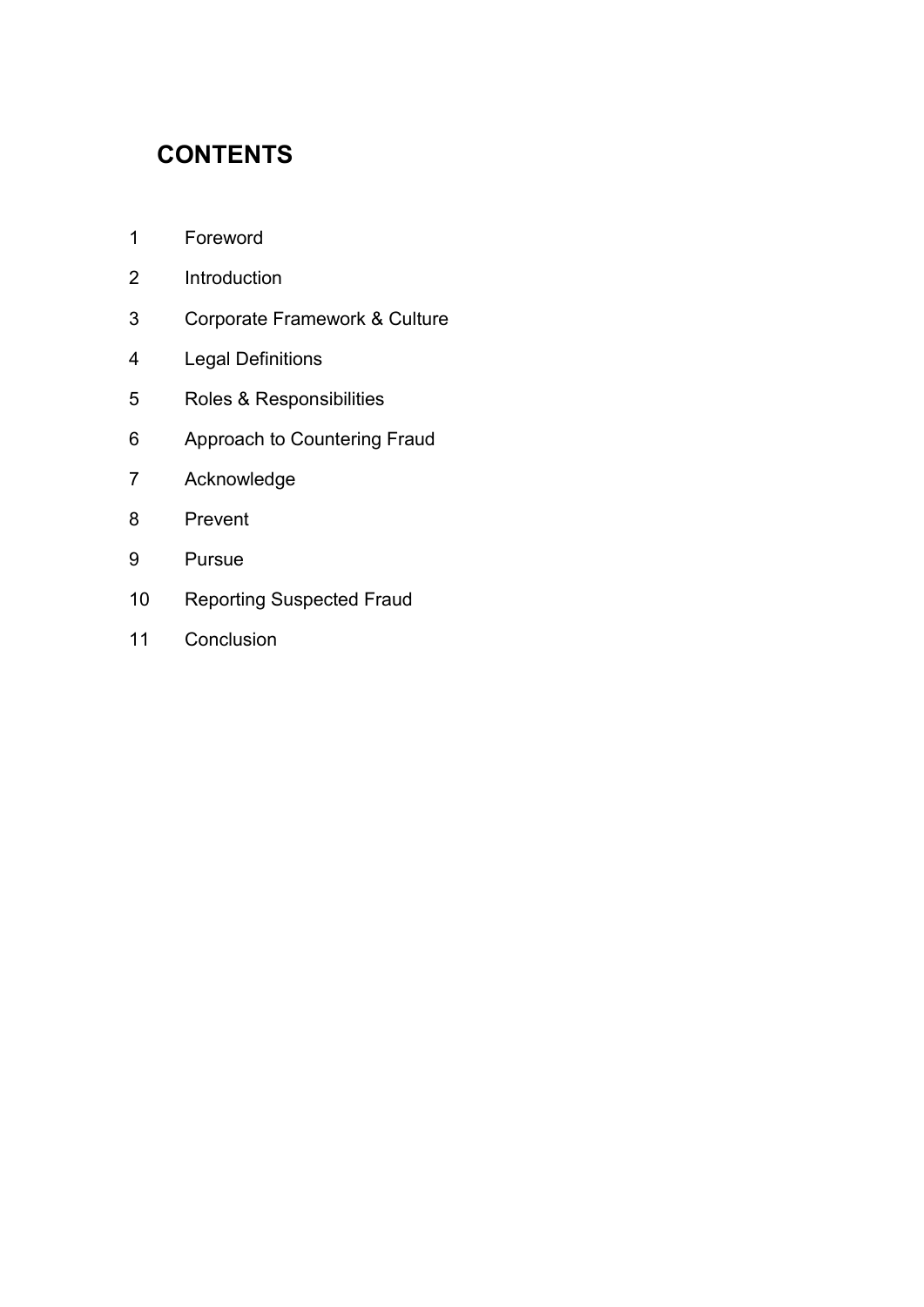## <span id="page-2-0"></span>1. Foreword

Durham County Council is served by dedicated and hardworking officers who consistently demonstrate high levels of integrity and honesty. Public servants in this country are held in the highest esteem around the world for their personal and professional propriety.

However, the Council take our responsibility as the guardians of public money very seriously, that is why it is important that the Council have in place a clear and comprehensive Counter Fraud and Corruption Strategy.

Durham County Council is the biggest organisation in the County and one of the biggest local authorities in the country. The Council provide vital services to 513,000 residents, have a gross budget of over £1 billion a year and employ circa 16,000 people. The Council pay pensions to a further circa 18,000 retired employees and manage property, investments and other assets worth billions of pounds.

 Fraud and corruption cheats the local tax payer and undermines the aims of our Council to achieve an 'Altogether Better Durham" by providing value for money services in an open, honest and accountable way.

 The Council are determined therefore to protect ourselves from fraud and corruption from within and outside the organisation. The Council advocate a zero tolerance approach and will seek to prevent fraud and corruption, including bribery, in all areas of our activities. Where any instances are discovered, the Council will take all action as is necessary to hold perpetrators to account and reduce losses to an absolute minimum.

 Our aim is to make absolutely clear to all that the Council will not tolerate fraud or corruption. The Council expect anyone with a concern, to report the matter immediately so this can be investigated. The Council will make sure that these reports are dealt with promptly and where a report is substantiated the Council will take effective and speedy action. In all cases, then Council will provide a clear explanation to anybody who raises concerns.

 The Council have designed this strategy to fight fraud and corruption by acknowledging and understanding our fraud risks, preventing and detecting more fraud and being stronger in punishing fraud and recovering losses.

All Members and employees have a responsibility for promoting a culture of good governance by ensuring that effective measures are in place to prevent fraud and corruption and by promptly identifying and reporting potential instances for investigation.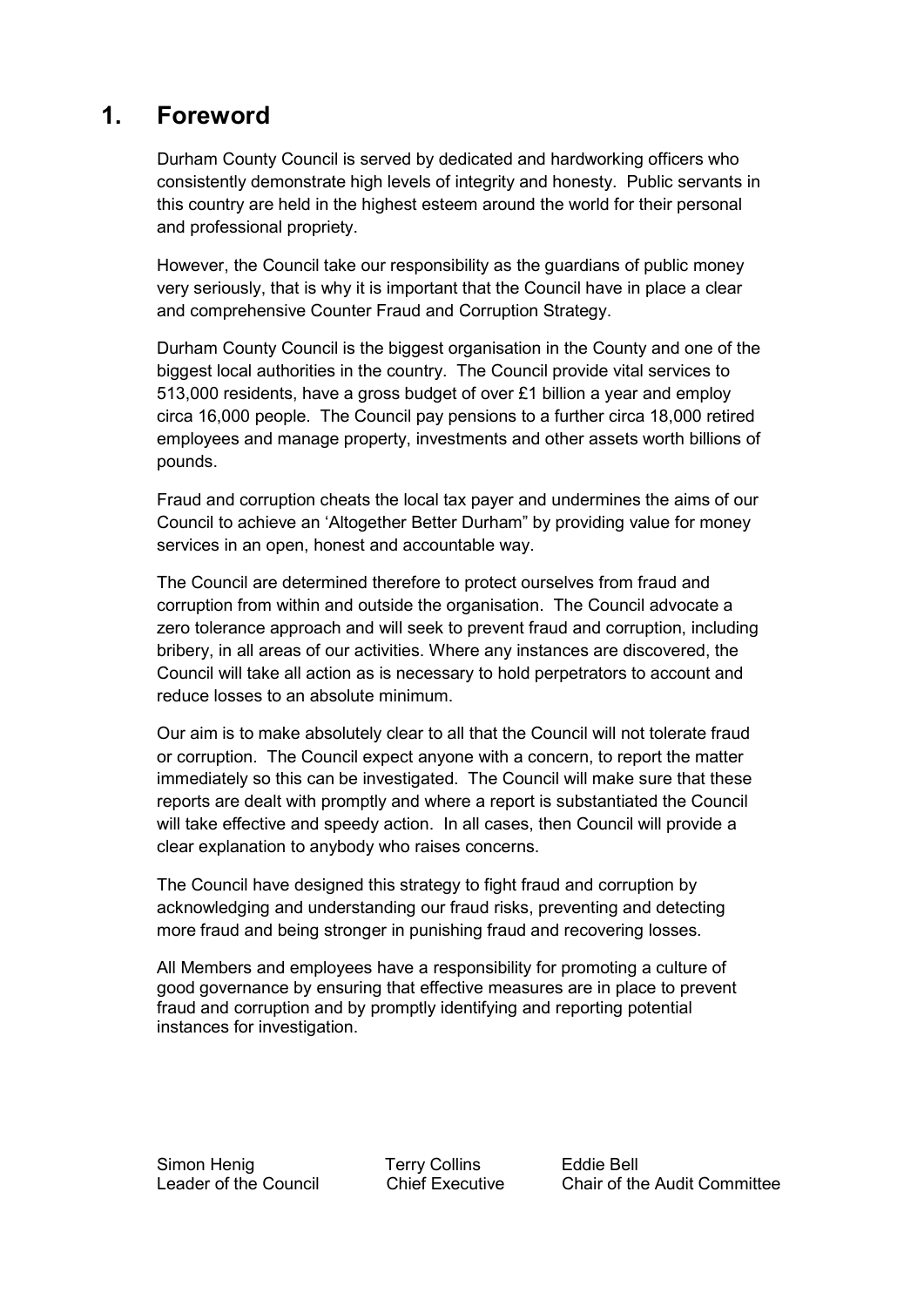## <span id="page-3-0"></span>2. INTRODUCTION

- Durham County Council (the Council) recognises that it has a responsibility to protect the public purse and recognises the potentially significant risk that fraud and corruption pose to the achievement of the Council's aims and objectives. The public also expects the Council to safeguard public funds and ensure they are available and used for their intended purpose that of providing services for the residents and service users of the Council.  $21$
- 2.2 Fraud and corruption undermine these aims and expectations by diverting resources from legitimate activities. This can have a substantial impact on residents, businesses and vulnerable individuals within the local area. Losses attributable to fraud and corruption reduce the finances available to provide services and may have a dramatic impact on the wellbeing of residents within the community. Fraud and corruption can also damage public confidence in the Council and may also adversely affect staff morale.
- 2.3 The threat from fraud and corruption is both internal and external. All Members and employees of the Council have an important role to play and will lead by example and must comply themselves with key council policies, procedures and standards of conduct, and must remain vigilant to potential incidents. The County Council also encourages its contractors, partners and members of the public to raise concerns at the earliest opportunity.
- 2.4 This holistic approach to tackling fraud and corruption will become an integral part of existing governance arrangements, policies and procedures. Providing a raft of measures and interventions designed collectively to deter would be offenders.
- 2.5 As a living document it is envisaged that this strategy will continually evolve as the Council gains a better understanding of the potential threat from fraud and corruption and as new and existing partnerships develop. The strategic ambitions will be further supported in practical terms by a Counter Fraud Operational Plan.
- 2.6 The Council strives to achieve the highest standards of public service, therefore it adopts a zero tolerance stance against all forms of fraud, corruption and bribery.
- 2.7 The Council is committed to embracing best practice approaches to fighting fraud and corruption, and the strategy that follows is designed to achieve this. The Council will continually review and revise the strategy to ensure its resilience to fraud and corruption is maximised.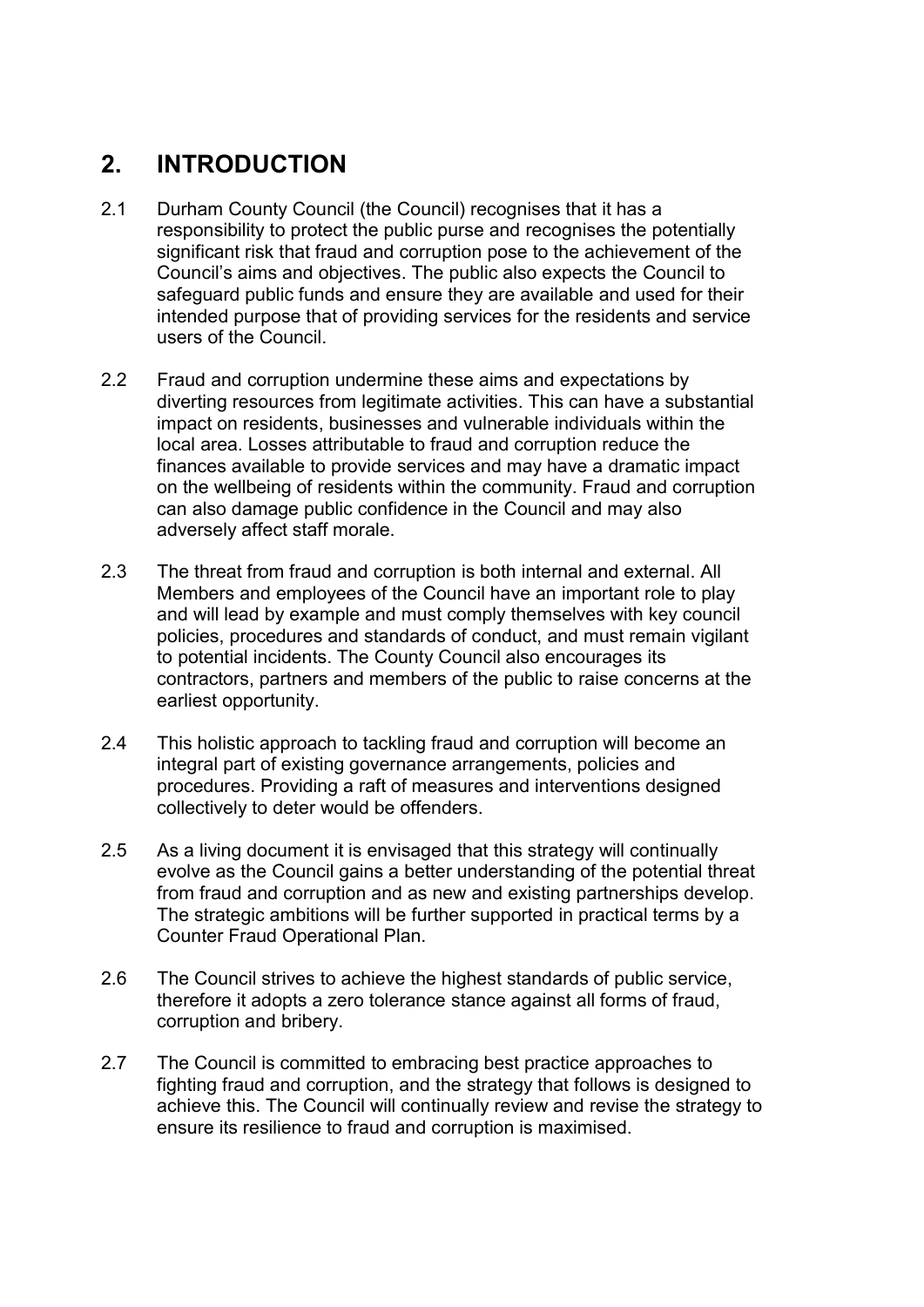- 2.8 The Council is committed to investigating concerns thoroughly, promptly and, wherever possible, confidentially. Malicious or vexatious allegations will not be tolerated, however wherever fraud or corruption is proven, the Council will take all appropriate action against the perpetrator and will pursue all options available to recover any losses incurred.
- 2.9 In order to meet these responsibilities, the Council is committed to an effective Counter Fraud and Corruption Strategy designed to:
	- Acknowledge and understand our fraud risks;
	- Raise awareness of the impact of fraud both on the organisation and the individual;
	- Promote the prevention of fraud, corruption and bribery;
	- Help people pursue and detect fraud, corruption and bribery;
	- Establish an effective response to suspected cases of fraud and corruption, to ensure all suspicions are properly and thoroughly investigated;
	- Create a strong anti-fraud and anti-corruption culture within the Council and reinforce an organisational culture of zero tolerance;
	- Take appropriate and strong action to deal with proven fraudsters, applying sanctions against people who commit fraud; and
	- Vigorously pursue all forms of redress for frauds, overpayments and to recover financial losses.
- 2.10 This strategy outlines the Council's approach, as well as defining the roles and responsibilities for dealing with the threat of fraud, corruption and bribery both internally and externally. The strategy applies to:
	- Members:
	- employees;
	- agency staff;
	- contractors;
	- consultants;
	- suppliers;
	- service users;
	- employees and committee members of organisations funded by the Council;
	- employees and principals of partner organisations.
- 2.11 In addition to the above, the Council also expects its residents to adhere to the principles of the strategy and to be honest in their dealings with the Council.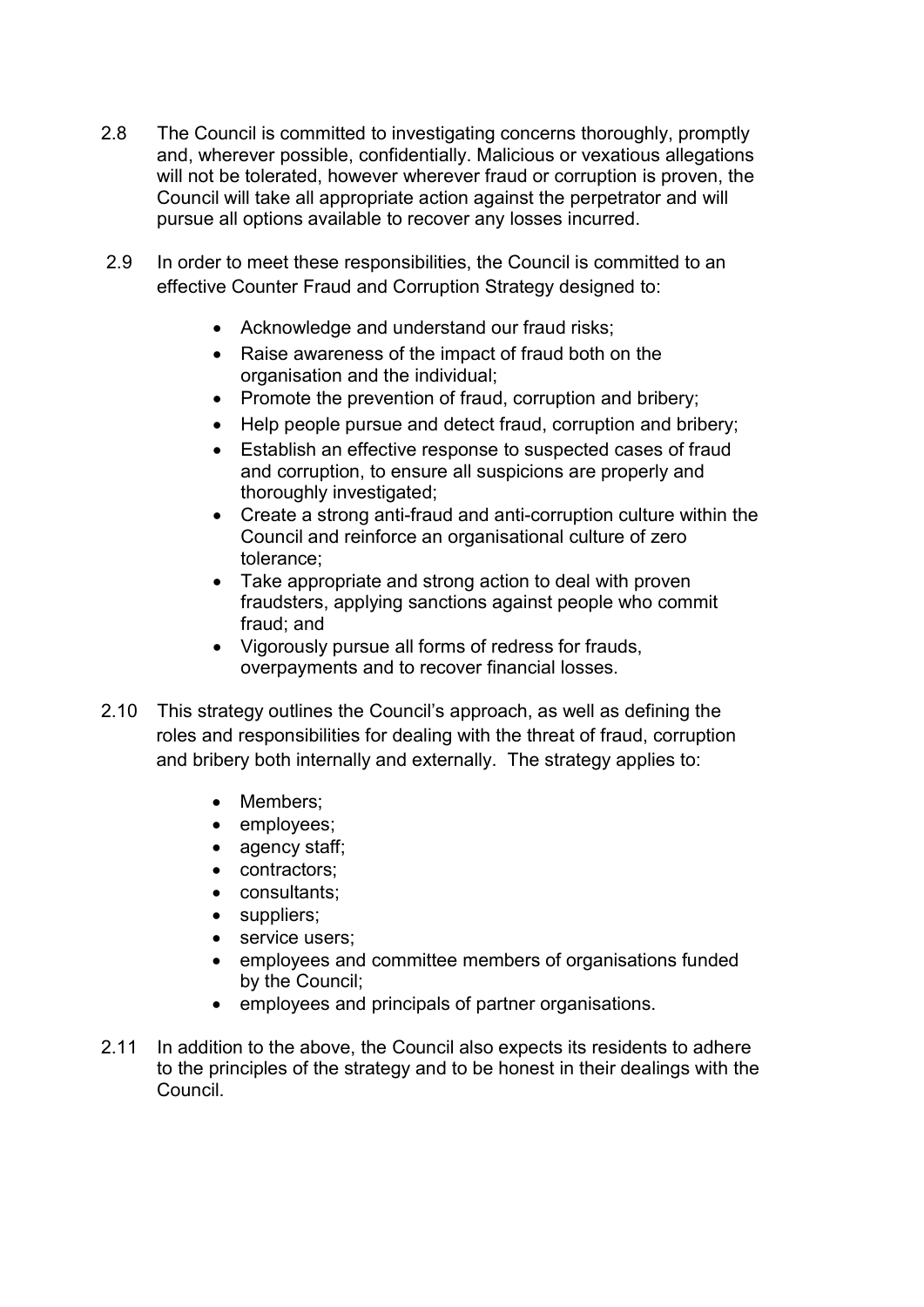- <span id="page-5-0"></span>2.12 The Fraud and Corruption Strategy underpins these principles in seeking to ensure sound governance. In adopting this approach and culture, the strategy supports the outcomes in enabling greater engagement with the community and partners, whilst protecting the public purse.
- 2.13 This strategy sets out the commitments of the Council to tackling fraud, corruption and bribery. It also makes clear, to all concerned, the appropriate and decisive action that will be taken against those committing or attempting to commit, fraudulent and / or corrupt acts against the Council and any cases will be thoroughly investigated and dealt with.
- 2.14 Figures published by the National Fraud Authority (NFA) in 2013 indicate that fraud cost the United Kingdom an estimated £52 billion per annum, broken down to £2.1 billion in the public sector. This 'lost' money is money that could be used to provide services and assist in our 'Altogether Better Durham'.
- 2.15 The Fighting Fraud & Corruption Locally Strategy 2016-2019 states that local authorities face a significant challenge and also estimates that fraud costs local authorities £2.1 billion a year.

## 3. CORPORATE FRAMEWORK AND CULTURE

- 3.1 The Council has already established a robust framework of procedures and controls which provide the major elements of its anti-fraud and corruption governance arrangements. This strategy is an integral part of a range of interrelated policies and procedures that provide a corporate framework to help counter any fraudulent activity. These have been formulated in line with the appropriate legislative requirements and professional best practice and include:
	- Anti-Money Laundering Policy;
	- Code of Conduct for Members;
	- Code of Conduct for employees:
	- Confidential Reporting Code;
	- Corporate Complaints Policy;
	- Data Protection Policy;
	- Disciplinary Policy;
	- Effective Recruitment and Selection procedures;
	- Financial Regulations & Contract Procedural Rules;
	- Personal Information Security Policy;
	- Regulation of Investigatory Powers Act Corporate Guidance;
	- Sound internal controls, including specific service area requirements.
- 3.2 A Fraud Response Plan is also available to all Members, employees and the public and provides guidance on what actions to take in the event of becoming aware of, or suspicious of, a fraud or act of corruption being committed against the Council, either internally or externally by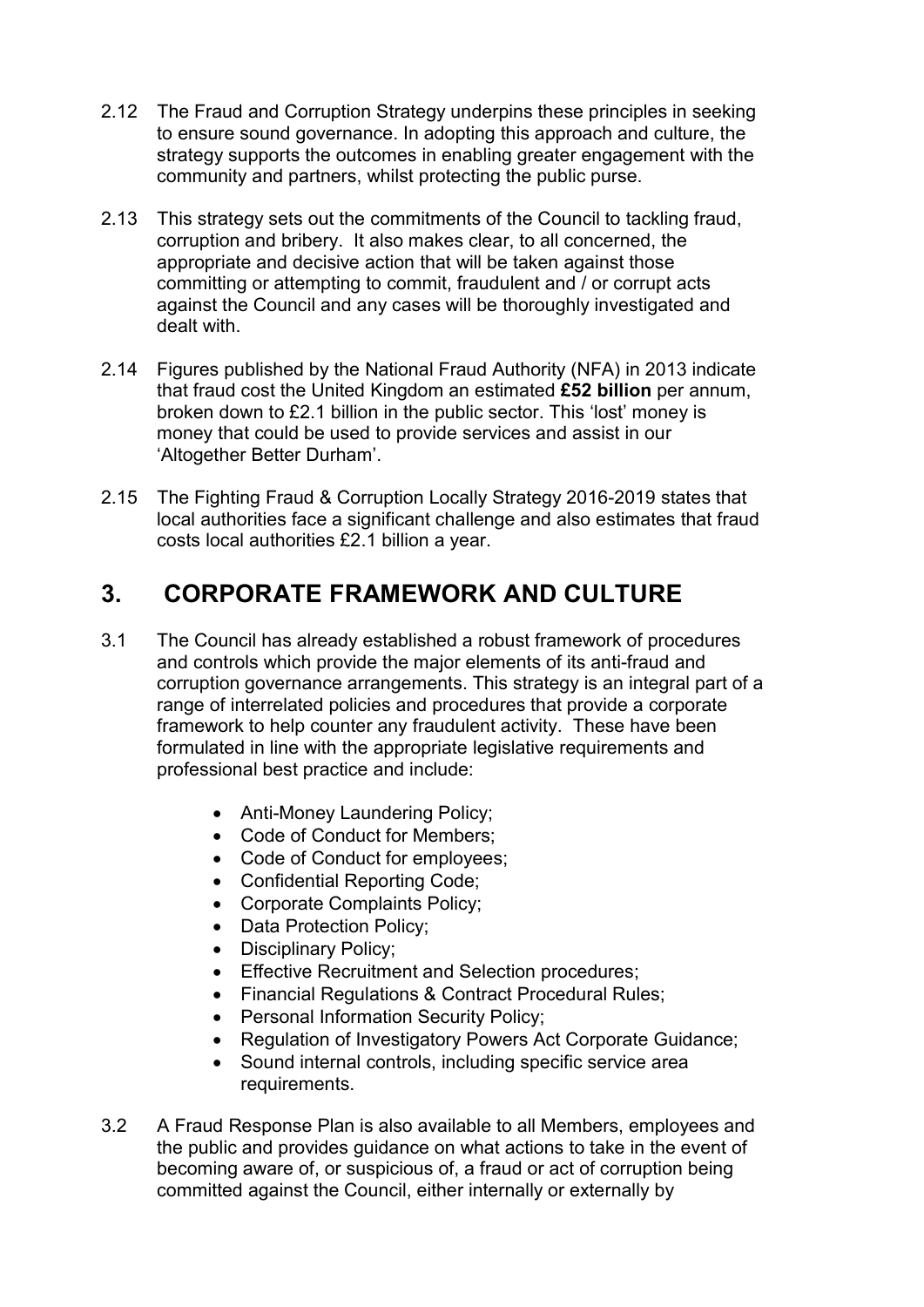individuals or organisations. This can be found on the Counter Fraud page on the intranet and the Council's website.

- 3.3 A Fraud Sanction Policy is also available, outlining the sanctions available to the Council where fraud and or corruption is found to have been committed. This can also be found on the Counter Fraud page on the intranet and the Council's website.
- 3.4 The Council believes the best defence against fraud, corruption and bribery is to create a strong anti-fraud culture within the organisation and that a culture of honesty and openness is a key element in tackling fraud. The codes of conduct for Members and employees are based upon the Nolan principles of Standards in Public Life. In cases where Members or employees fail to adhere to these codes appropriate action will be taken against them.
- 3.5 The seven Nolan principles of Standards in Public Life are:
	- Selflessness you must act solely in terms of the public interest and not in order to gain financial or other material benefits for yourself, family, or friends;
	- Integrity you should not place yourself under any financial or other obligation to outside individuals or organisations that might seek to influence you in the performance of your official duties;
	- Objectivity you must make choices on merit when making decisions on appointments, contracts, or recommending rewards and benefits for individuals;
	- Accountability you are accountable for your decisions and actions to the public and you must submit yourself to whatever scrutiny is appropriate;
	- Openness you should be as open as possible about all decisions and actions that you take. You should give reasons for your decisions and restrict information only when the wider public interest clearly demands;
	- Honesty you have a duty to declare any private interests relating to your work and you need to take steps to resolve any conflicts arising in the way that protects the public interest;
	- Leadership you should promote and support these principles by leadership and example.
- 3.6 The Council also has an effective Internal Audit Service and Corporate Fraud Team that assists the corporate framework to help counter any fraudulent activity.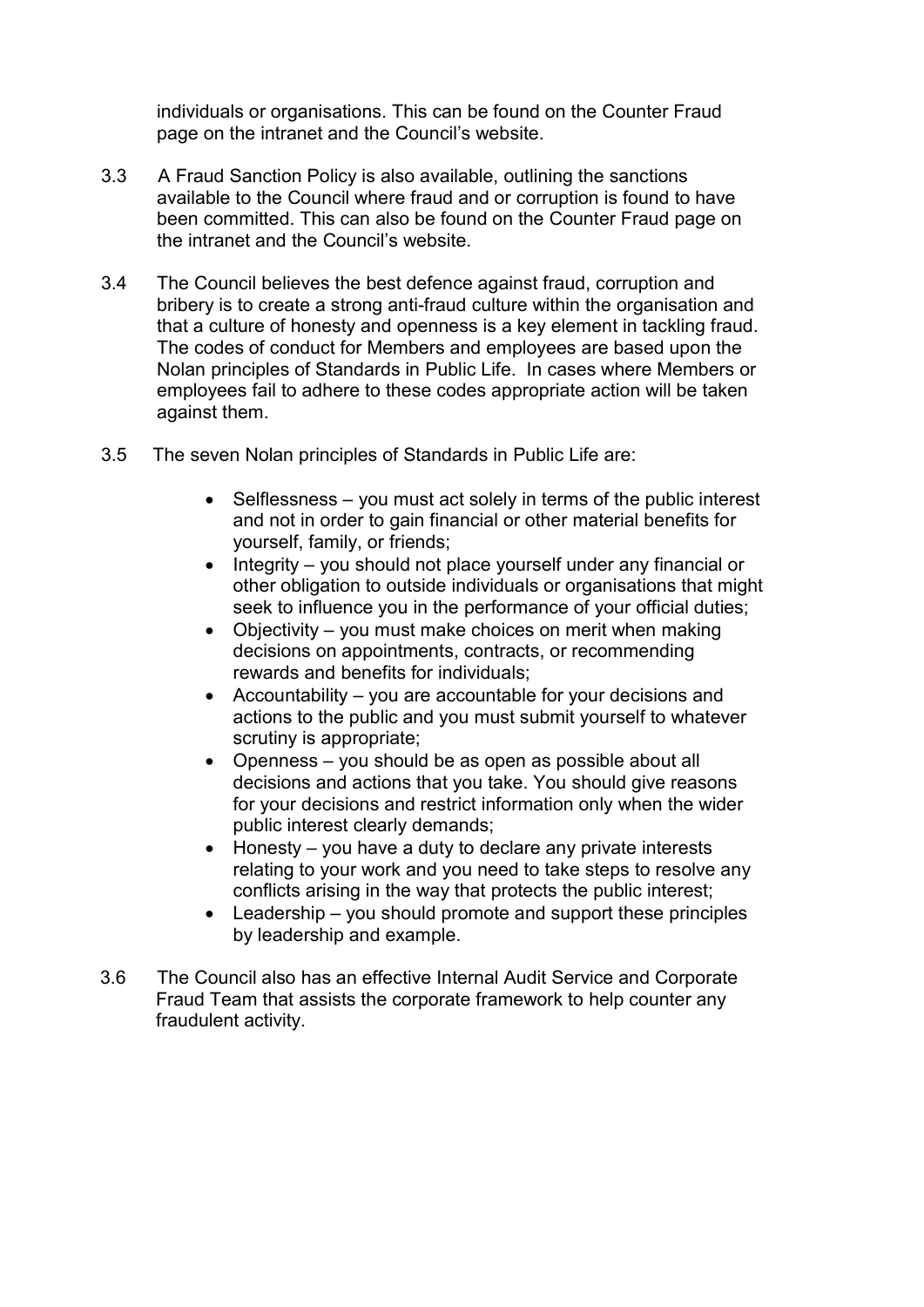## <span id="page-7-0"></span>4. LEGAL DEFINITIONS

- 4.1 The Fraud Act 2006 describes fraud as the intention to make gain or cause loss under three main headings:
	- Fraud by false representation
	- Fraud by failing to disclose information
	- Fraud by abuse of position

There are further subheadings of fraud described including possession of articles for use in fraud, making or supplying articles for use in frauds, participating in fraudulent business and or obtaining services dishonestly.

- 4.2 Corruption is defined as the offering, giving, soliciting or acceptance of an inducement or reward, or showing any favour or disfavour which may influence any person to act improperly.
- 4.3 The Bribery Act 2010 came into force on 1 July 2011. Bribery is defined in the Act "as giving someone a financial or other advantage to encourage that person to perform their functions or activities improperly or to reward a person for having already done so, in order to gain personal, commercial, regulatory or contractual advantage". It is the most common form of corruption.
- 4.4 Money laundering is the term used for a number of offences involving concealing the proceeds of crime or terrorist funds, so that they appear they have come from a legitimate source. Money laundering involves one or more of three principal offences: concealing, arranging and acquisition/ use/ possession.

## 5. ROLES & RESPONSIBILITIES

| <b>STAKEHOLDER</b>        | <b>SPECIFIC RESPONSIBILITIES</b>                   |
|---------------------------|----------------------------------------------------|
| <b>Chief Executive</b>    | Ultimately accountable for the effectiveness of    |
|                           | the Council's arrangements for countering fraud    |
|                           | and corruption.                                    |
| <b>Monitoring Officer</b> | To advise Members and Officers on ethical          |
| (Head of Legal            | issues, standards and powers to ensure that the    |
| and Democratic            | Council operates within the law and statutory      |
| Services)                 | Codes of Practice.                                 |
| Director of               | To ensure the Council has an adequately            |
| <b>Resources</b>          | resourced and effective Counter Fraud and          |
| (Section 151              | Internal Audit service.                            |
| Officer)                  |                                                    |
| <b>Audit Committee</b>    | To monitor the arrangements the Council has in     |
|                           | place to mitigate the risk of fraud and corruption |
|                           | and seek assurances of the effectiveness of        |
|                           | those arrangements.                                |
| <b>Members</b>            | To support and promote the development of a        |
|                           | strong counter fraud culture.                      |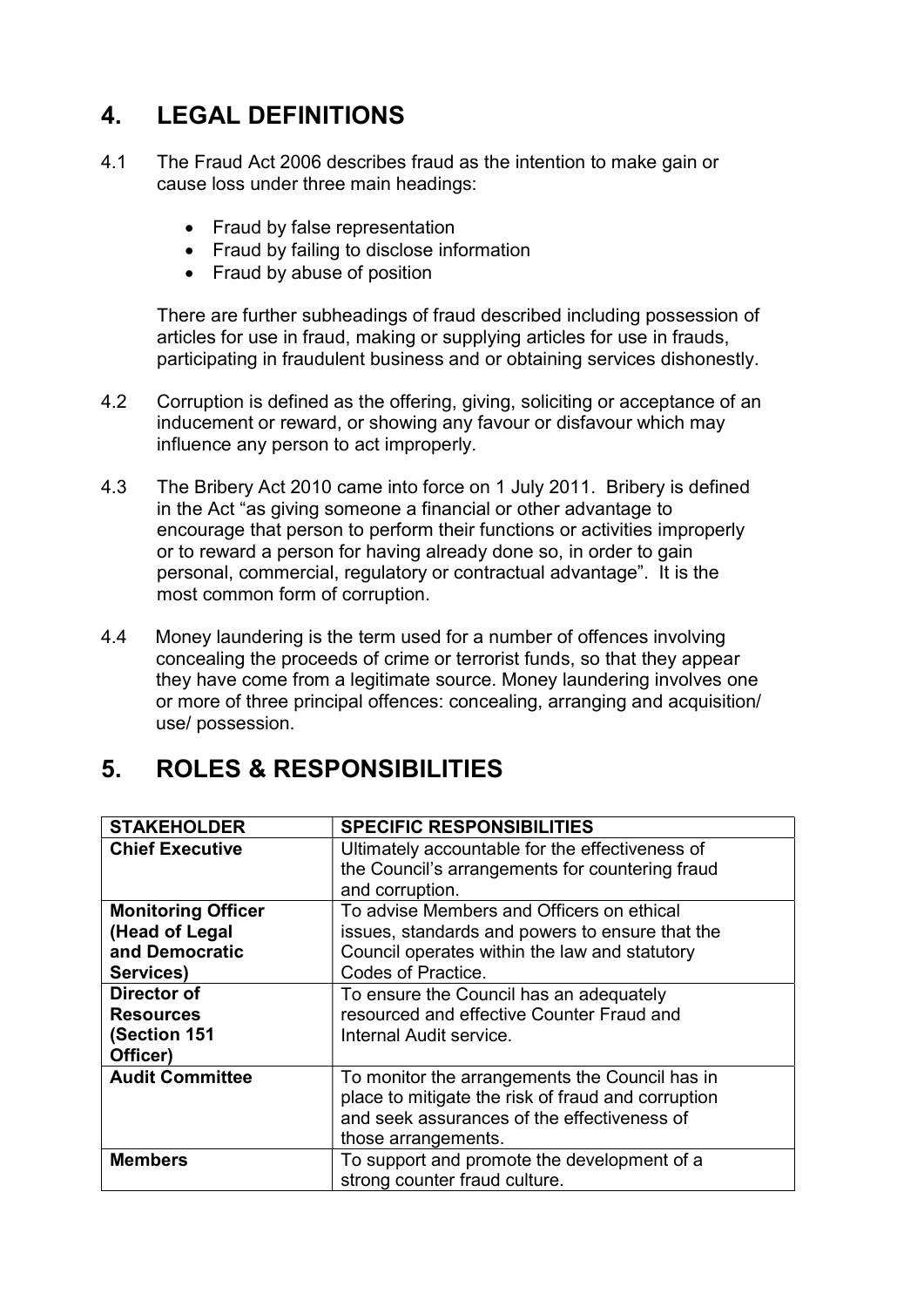<span id="page-8-0"></span>

| <b>STAKEHOLDER</b>                                                    | <b>SPECIFIC RESPONSIBILITIES</b>                                                                                                                                                                                                                                                                                                    |
|-----------------------------------------------------------------------|-------------------------------------------------------------------------------------------------------------------------------------------------------------------------------------------------------------------------------------------------------------------------------------------------------------------------------------|
| <b>External Audit</b>                                                 | Subject to the concept of materiality, provides<br>reasonable assurance that the financial<br>statements are free from material misstatement,<br>whether caused by fraud or other irregularity.                                                                                                                                     |
| Audit, Risk and<br><b>Corporate Fraud</b>                             | To develop, implement and promote the Counter<br>Fraud Policies and raise awareness of fraud. To<br>promptly investigate cases of suspected fraud<br>when necessary. To make recommendations to<br>improve controls and reduce the risk of fraud in<br>the future.                                                                  |
| <b>Managers</b>                                                       | To promote staff awareness, refer all suspected fraud to<br>the Chief Internal Auditor and Corporate Fraud Manager<br>and apply the policy of zero tolerance. To ensure that<br>they assess the risk of fraud, corruption and bribery in<br>their service areas and reduce these risks by<br>implementing strong internal controls. |
| <b>Employees</b>                                                      | To comply with Council policies and procedures, to be<br>aware of the possibility of fraud, corruption and bribery,<br>and to report any genuine concerns to management, the<br>Corporate Fraud Team or via the Confidential Reporting<br>Code.                                                                                     |
| Public, Partners,<br><b>Suppliers, Contractors</b><br>and Consultants | To be aware of the possibility of fraud and corruption<br>against the Council and report any genuine concerns /<br>suspicions.                                                                                                                                                                                                      |

## 6. APPROACH

- 6.1 Fraud, by its very nature is hidden, and conducted in such a manner that fraudulent actions are actively concealed. It is therefore vital to provide a strong anti-fraud culture, and advocate a zero tolerance approach. If done effectively this will, not only provide a deterrence effect to potential fraudsters, but also encourage an environment where individuals feel comfortable coming forward to raise concerns.
- 6.2 and finances from fraud, corruption and bribery. The Council takes the threat of fraud and corruption seriously, in that it has the necessary dedicated and specialist resource, comprising of the Corporate Fraud Team and Internal Audit. These teams are focussed on coordinating the approach that the Council takes in protecting its assets
- 63 regulations.Minimising fraud and corruption is however everyone's business. Whilst specialist teams have a key role, the Council expects the highest standards of probity, propriety and conduct from all elected Members, employees and contractors. This includes a requirement to act lawfully and to comply at all times with the Council's policies, procedures and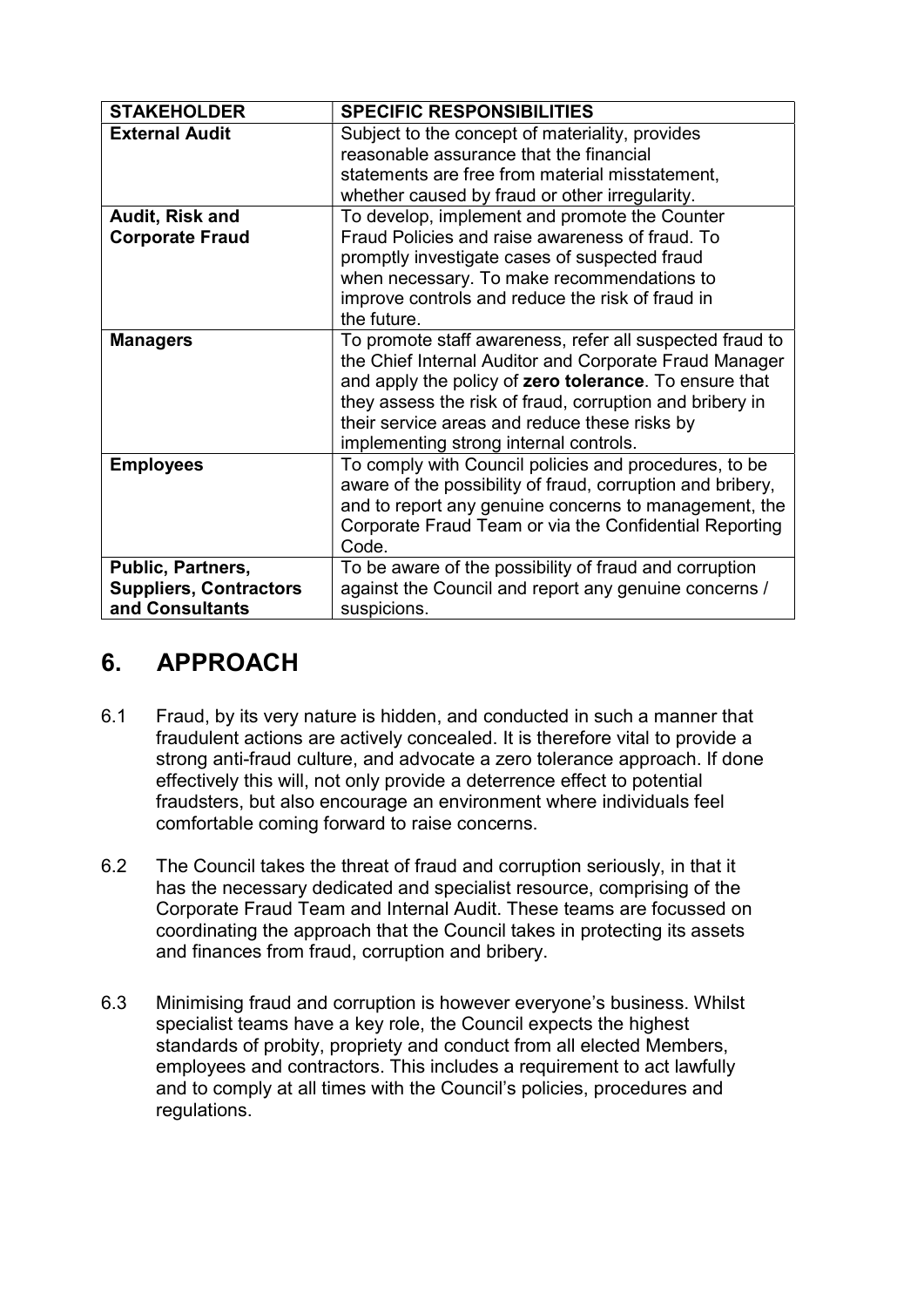<span id="page-9-0"></span>6.4 The Council will fulfil its aim to reduce fraud and corruption to an absolute minimum through a strategic approach consistent with that outlined in the Local Government Fraud Strategy 'Fighting Fraud Locally'. The three key themes of this approach are Acknowledge, Prevent and Pursue and are key to the delivery of the priorities outlined in the counter fraud policy:

| Acknowledge                                                                                                                                                 | <b>Prevent</b>                                                                                                                                                  | <b>Pursue</b>                                                                                                                                                                 |
|-------------------------------------------------------------------------------------------------------------------------------------------------------------|-----------------------------------------------------------------------------------------------------------------------------------------------------------------|-------------------------------------------------------------------------------------------------------------------------------------------------------------------------------|
| Acknowledging and<br>understanding fraud risks                                                                                                              | Preventing and detecting<br>more fraud                                                                                                                          | Being stronger in punishing<br>fraud/recovering losses                                                                                                                        |
| • Assessing and<br>understanding fraud risks<br>• Committing support<br>and resource to tackling<br>fraud<br>■ Maintaining a robust<br>anti-fraud response. | Making better use of<br>٠<br>information and technology<br>Enhancing fraud controls<br>п<br>and processes<br>Developing a more<br>effective anti-fraud culture. | • Prioritising fraud<br>recovery and the use of civil<br>sanctions<br>Developing capability<br>and capacity to punish<br>fraudsters<br>Collaborating with law<br>enforcement. |

## 7. ACKNOWLEDGE

- 7.1 The Council acknowledges that it is not immune from the risk of fraud or corruption, understands the fraud risks and takes appropriate action to mitigate these through:
	- continuing to review and update fraud risks;
	- maintaining a robust counter fraud framework;
	- having an annual counter fraud operational plan; and
	- raising awareness of fraud and how to report suspicions.
- 7.2 The ongoing development of this strategy will be informed through gaining a clear understanding of the threat, emerging risks, trends and the savings that can be achieved by investing in counter fraud and corruption. This will focus on greater use of technology and interrogation of data to assess vulnerability and proactively target higher risk areas. The Council will also be focusing on raising staff awareness of the risks of fraud and corruption and what they can do to prevent or identify it.
- 7.3 Existing measures to prevent fraud and corruption will be strengthened through the continued development of the Corporate Fraud Team that will have the capability and capacity to:
	- Investigate allegations of fraud and corruption;
	- Prosecute and sanction offenders;
	- Identify fraud prevention controls across the organisation.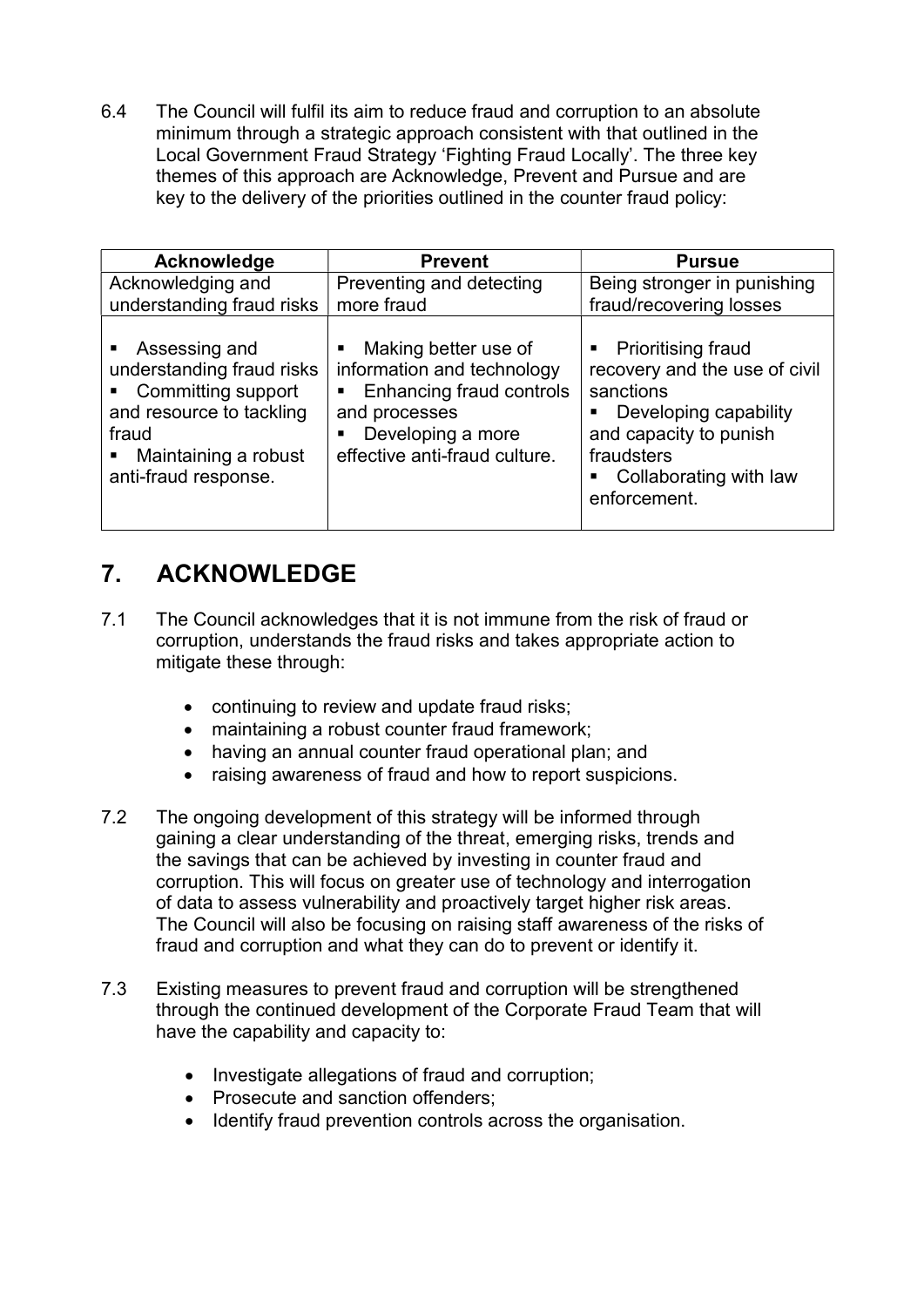$7.4$ 7.4 'Whistleblowing' remains the most common way that fraud and corruption is detected in large organisations. The Council will raise awareness and continually promote its Confidential Reporting Code and other associated policies and procedures ensuring all reports of suspected fraud or corruption are treated seriously and acted upon, thereby developing a robust and proportionate response to counter any threats. The Council will also ensure that people have confidence in the counter fraud arrangements and are confident and protected when raising issues.

### 7.5 Assessing and understanding fraud risks

- $7.6$ The Council has identified 'fraud and corruption' as a risk in the corporate strategic risk register and is developing a separate operational fraud risk register to assess the Council's overall vulnerability to fraud. By acknowledging what the fraud risks are, where they are likely to occur and the scale of potential losses, the Council can manage the risk more effectively.
- 7.7 The Council will continuously assess those areas most vulnerable to the risk of fraud. These risk assessments will inform our annual counter fraud operational plan and the Corporate Fraud Team will carry out work in these high risk areas to detect existing and new types of fraudulent activity.
- 7.8 As well as the current identified fraud risks, the Council seeks to 'horizon scan' for upcoming and emerging fraud risks. This is assisted by involvement in local, regional and national groups to share 'fraud alerts' and upcoming issues. This includes the Council being a member of the CIPFA Counter Fraud Centre, The European Institute for Combatting Corruption and Fraud (TEICCAF), The National Anti-Fraud Network (NAFN), the North East Tenancy Fraud Forum (NE-TFF), the North East Regional Investigation Officers Group (NERIOG) and the North East Fraud Forum (NEFF).
- 7.9 The Council's counter fraud arrangements are continuously reviewed against best practice guidelines, such as the CIPFA Code of Practice on Managing the Risk of Fraud and Corruption, and the Fighting Fraud and Corruption Locally Strategy 2016-2019 and the companion document and checklist.
- 7.10 The Council actively participates in external surveys to measure the national level and type of fraud conducted by CIPFA's Counter Fraud Centre and TEICCAF. The Council will also benchmark to seek assurance of best practice and include areas for development within the Fraud Operational Plan.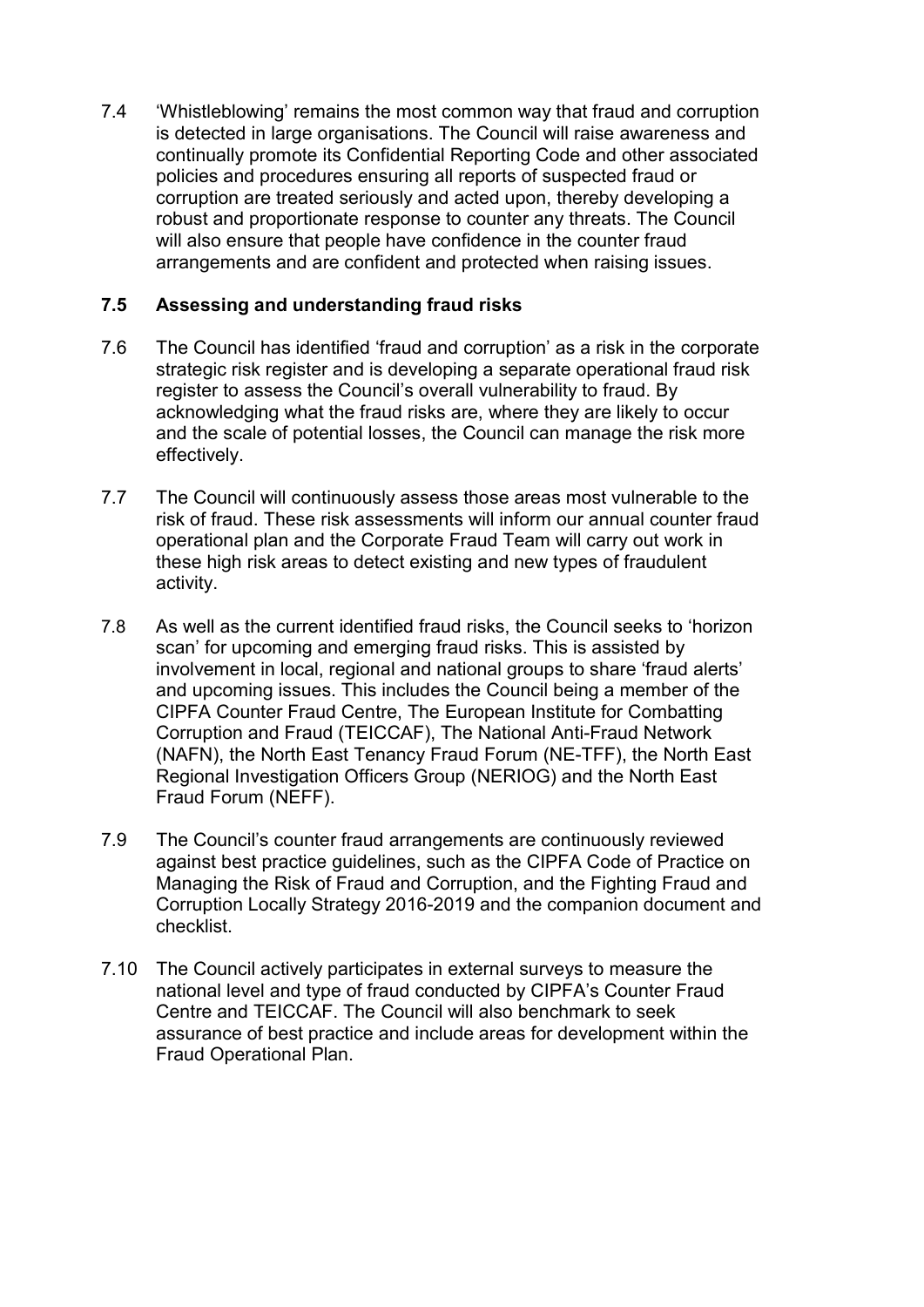7.11 The Council will regularly review its approach to tackling fraud, with a focus on current risks and trends and emerging risks which occur across the Council, or wider across other local government areas and partners. The Council has identified its known fraud risks and emerging fraud risks consistent with that outlined in the Local Government Fraud Strategy 'Fighting Fraud Locally' to be that of:

| <b>Known Fraud Risks Remaining Significant</b>                                                                                                                                                                                                                                                                                         | <b>Emerging / Increasing Fraud Risks</b>                                                                                                                                          |  |
|----------------------------------------------------------------------------------------------------------------------------------------------------------------------------------------------------------------------------------------------------------------------------------------------------------------------------------------|-----------------------------------------------------------------------------------------------------------------------------------------------------------------------------------|--|
| <b>Tenancy</b> – Fraudulent applications for housing,<br>abandonment or successions of tenancy, and subletting of                                                                                                                                                                                                                      | <b>Business rates</b> – Fraudulent applications for exemptions<br>and reliefs, unlisted properties.                                                                               |  |
| the property.<br>Procurement - Tendering issues, split contracts, double                                                                                                                                                                                                                                                               | Right to buy - Fraudulent applications under the right to<br>buy/acquire.                                                                                                         |  |
| invoicing.                                                                                                                                                                                                                                                                                                                             | <b>Money laundering</b> – Exposure to suspect transactions.                                                                                                                       |  |
| Payroll - False employees, overtime claims, expenses.                                                                                                                                                                                                                                                                                  | <b>Disabled Facility Grants</b> – Fraudulent applications for<br>adaptions to homes aimed at the disabled.                                                                        |  |
| <b>Council tax</b> – Discounts and exemptions, council tax                                                                                                                                                                                                                                                                             |                                                                                                                                                                                   |  |
| support.<br><b>Blue Badge</b> – Use of counterfeit/altered badges, use                                                                                                                                                                                                                                                                 | <b>Concessionary travel schemes</b> – Use of concession by<br>ineligible person, including Freedom Passes.                                                                        |  |
| when disabled person is not in the vehicle, use of a<br>deceased person's Blue Badge, badges issued to<br>institutions being misused by employees.                                                                                                                                                                                     | No recourse to public funds - Fraudulent claim of<br>eligibility.                                                                                                                 |  |
| Grants - Work not carried out, funds diverted,<br>ineligibility not declared.                                                                                                                                                                                                                                                          | New Responsibilities - Areas that have transferred to local<br>authority responsibility e.g. Public Health grants, contracts.                                                     |  |
| Pensions -Deceased pensioner, overpayments,<br>entitlement overstated.                                                                                                                                                                                                                                                                 | Commissioning of services - Including joint<br>commissioning, third sector partnerships - conflicts of<br>interest, collusion.                                                    |  |
| Schools - Procurement fraud, payroll fraud, internal<br>fraud.                                                                                                                                                                                                                                                                         | Local Enterprise Partnerships - Voluntary partnerships<br>between local authorities and businesses, Procurement                                                                   |  |
| Personal budgets - Overstatement of needs through                                                                                                                                                                                                                                                                                      | fraud, grant fraud.                                                                                                                                                               |  |
| false declaration, multiple claims across authorities, third<br>party abuse, posthumous continuation of claim.                                                                                                                                                                                                                         | <b>Immigration</b> - Including sham marriages. False<br>entitlement to services and payments.                                                                                     |  |
| <b>Internal fraud</b> – Diverting council monies to a personal<br>account; accepting bribes; stealing cash; misallocating<br>social housing for personal gain; working elsewhere<br>while claiming to be off sick; false overtime claims;<br>selling council property for personal gain; wrongfully<br>claiming benefit while working. | Cyber dependent crime and cyber enabled fraud -<br>Enables a range of fraud types resulting in diversion of<br>funds, creation of false applications for services and<br>payments |  |
| <b>Identity fraud</b> - False identity / fictitious persons<br>applying for services / payments.                                                                                                                                                                                                                                       |                                                                                                                                                                                   |  |
| <b>Insurance Fraud</b> – False claims including slips and<br>trips.                                                                                                                                                                                                                                                                    |                                                                                                                                                                                   |  |

### 7.12 Committing support and resources to the tackling of fraud

7.13 The Council takes the threat of fraud and corruption seriously and as such has a dedicated Corporate Fraud Team who are professionally trained/qualified and work alongside the Internal Audit Team.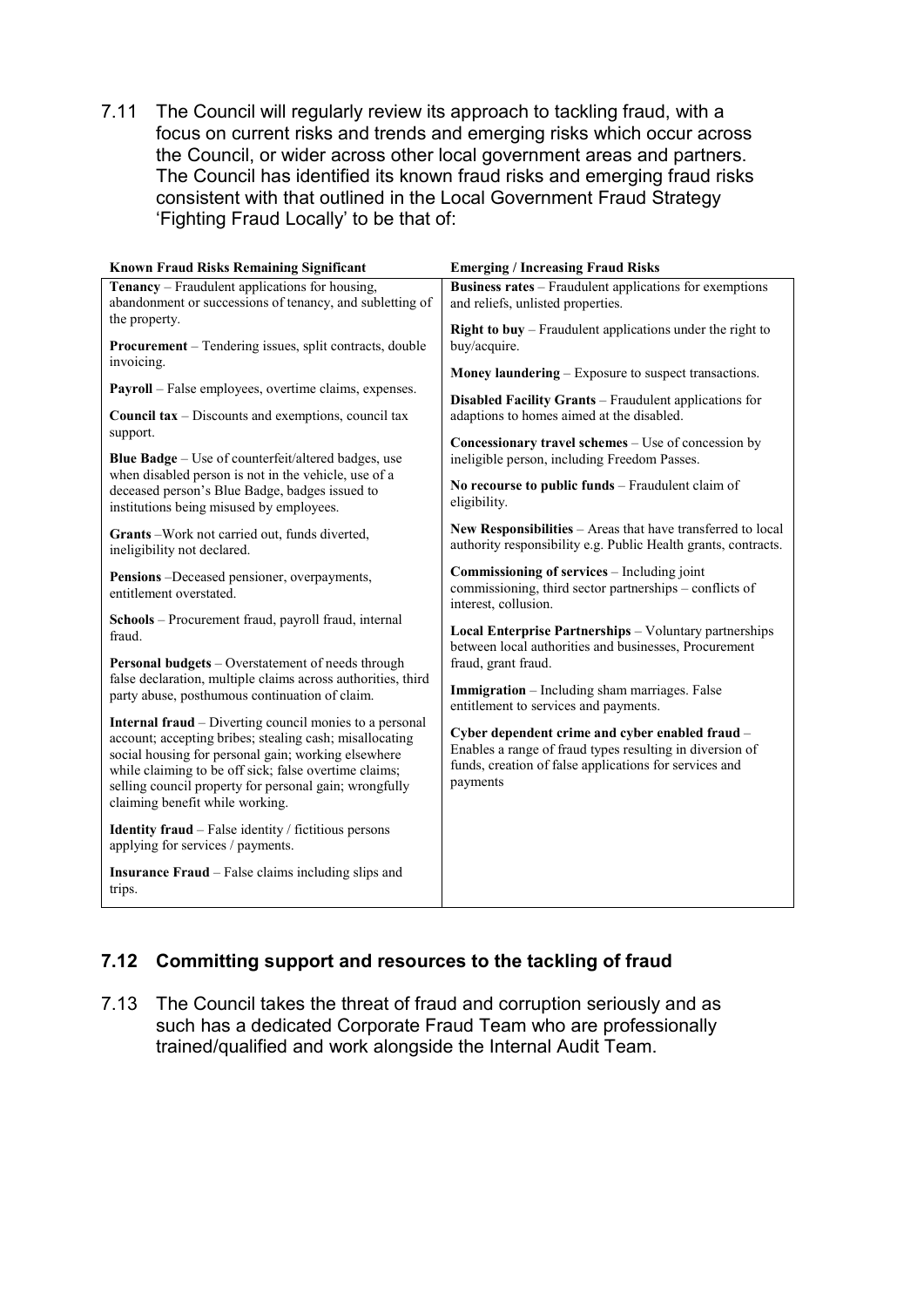- 7.14 The Council's commitment to tackling the fraud threat is clear within the annual counter fraud operational plan. The Council has strong confidential reporting codes and supports those who come forward to report suspected fraud. All reports will be treated seriously and acted upon. The Council also encourages all fraud reports from the public, partners, contractors and suppliers. The Council will not, however, tolerate malicious allegations.
- 7.15 The existence of a Corporate Fraud Team supports the Council in its statutory obligation under section 151 of the Local Government Act 1972 to ensure the protection of public funds and to have an effective system of prevention and detection of fraud and corruption.
- 7.16 The Council's Corporate Fraud Team receives continual professional development and refresher training to ensure it remains compliant with appropriate laws and legislation and has the skills required to correctly and thoroughly investigate all suspicions. The Council has recently entered into an agreement as a training partner, for its facilities to be used as a fraud training centre for the region, which in turn gives access to free places on fraud courses.
- 7.17 There may be occasions during an investigation where specialist skills, such as computer forensics or financial investigation, are required to lawfully detect and obtain evidence. It is essential these skills are readily available at the time of need. Therefore access to a network of suitably trained specialists for use in investigations is maintained through membership of local, regional and national groups, working with other service areas and close working with Durham Constabulary.
- 7.18 The Audit Committee is responsible for ensuring the risk of fraud is adequately managed. This includes approving the Anti-Fraud Policies and receiving regular reports from the Chief Internal Auditor and Corporate Fraud Manager on the Protecting the Public Purse Reports.

#### 7.19 Maintaining a robust anti-fraud response

- 7.20 The Council acknowledges that there is no 'one size fits all' approach to tackling fraud and corruption and that testing the resilience of our current arrangements to the changing fraud threat is vital.
- 7.21 The Council will continue to raise awareness and continually promote its Confidential Reporting Code and other associated policies and procedures ensuring all reports of suspected fraud or corruption are treated seriously and acted upon as appropriate.
- 7.22 The Council has a Fraud Response Plan, Fraud Sanction Policy and Anti-Money Laundering Policy, to further reinforce a robust anti-fraud response.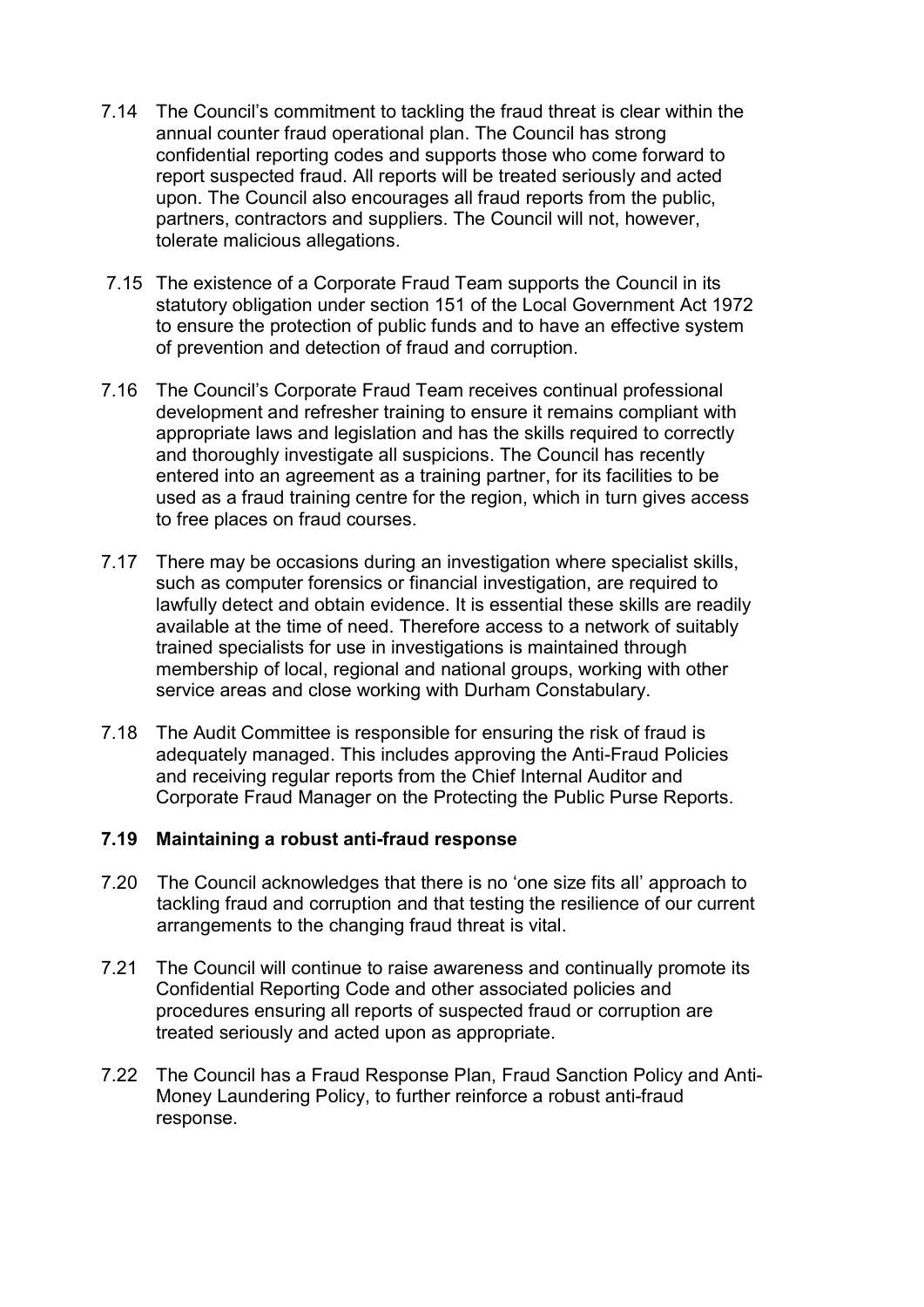- <span id="page-13-0"></span>7.23 The Council will strengthen measures and controls with the Audit and Corporate Fraud Team working with managers and People and Talent Management to ensure new and existing systems and policy initiatives are adequately fraud proofed.
- 7.24 The Council is also committed to providing all employees with sufficient training to enable them to identify and report fraud in a timely manner. This is achieved at induction and having a fraud awareness programme delivered to high risk areas by the Corporate Fraud Team. An e-learning fraud awareness module is currently under development and it is expected that this will be rolled out to all employees and managers. The Corporate Fraud Team can also offer bespoke training packages for staff within the Council.
- 7.25 The Council will also inform Members of their responsibilities at the induction course for new Members and remind them of their responsibilities and update them on developments regularly. Details are also included within the Members' Handbook. These details include rules on declaring and registering any possible areas of conflict between an elected Member's County Council duties and responsibilities and any other area of their personal or professional life.

### 8. PREVENT

- 8.1 The Council recognises that fraud and corruption are costly, both in terms of financial losses and reputational risk. The prevention of fraud is therefore a key priority within this strategy.
- 8.2 The best way to fight fraud is to prevent it happening in the first place. Resources, however, are still required to respond where offenders are not deterred.
- 8.3 The Council has established a robust framework of procedures and controls which provide the major elements of its anti-fraud and corruption governance arrangements. This strategy is an integral part of a series of interrelated policies, procedures and controls designed to deter any attempted fraudulent or corrupt act. These policies, procedures and controls are listed under the Council's Corporate Framework and Culture in section 3.
- 8.4 Prevention extends beyond making sure the Council has the appropriate system and process controls in place. It also depends on the development of an effective anti-fraud culture that reinforces a zero tolerance and deters fraud from being committed.
- 8.5 Preventative measures will be supported by the on-going assessment of those areas most vulnerable to the risk of fraud and corruption as will be identified in the operational fraud risk register, in conjunction with risk management arrangements and risked based audit reviews.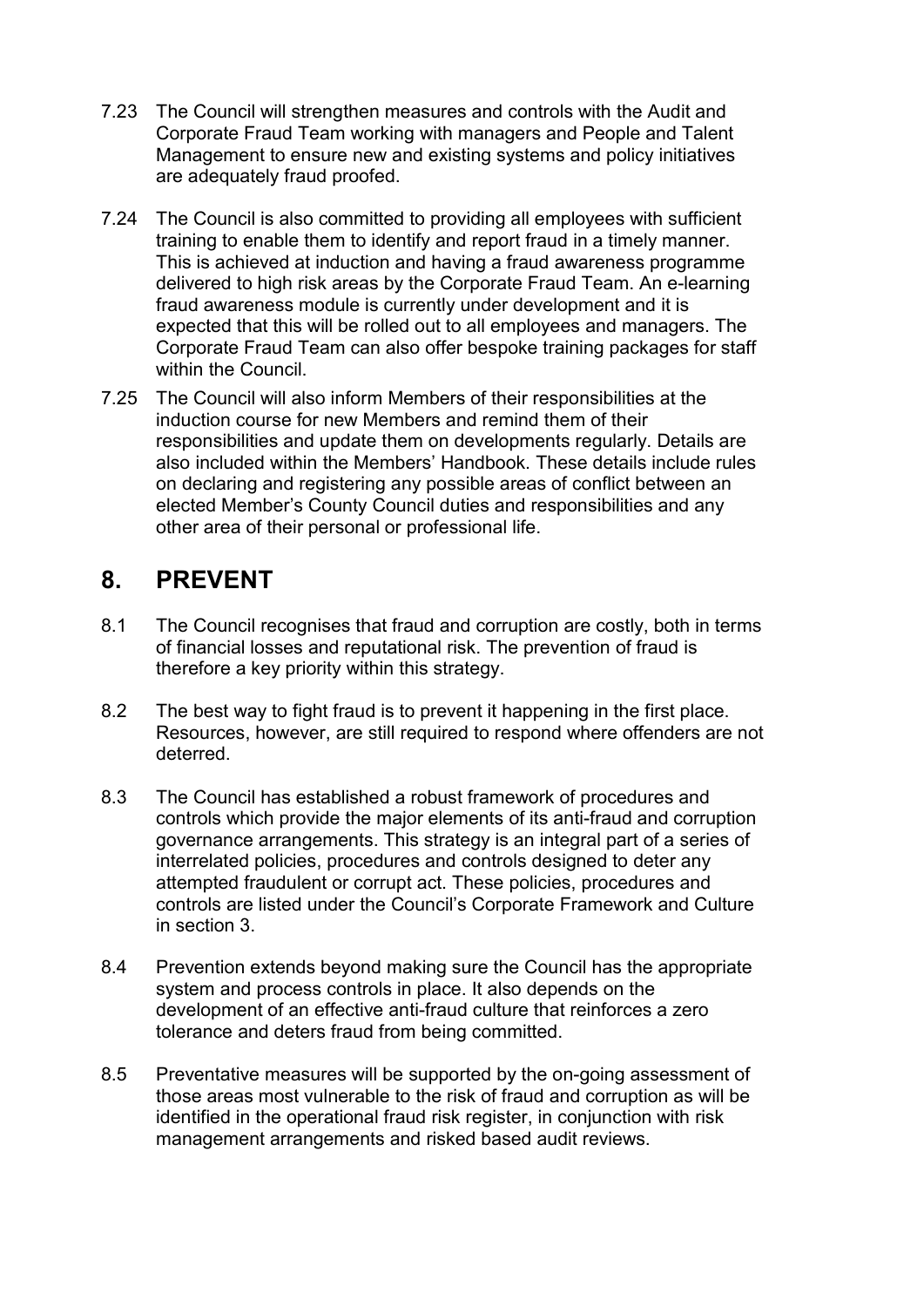8.6 The Corporate Fraud Team works closely with the Internal Auditors to ensure that a robust control framework is in place within the Council, with recommendations to rectify any system weaknesses being implemented including any identified vulnerability gaps following investigations.

#### 8.7 Making better use of information and technology

- 8.8 Fraudsters do not respect geographical boundaries so data matching across areas and geographical boundaries is vital.
- 8.9 The Council actively participates in the National Fraud Initiative (NFI), a national data matching exercise currently run by the Cabinet Office (previously under the Audit Commission) under its statutory powers. The exercise allows the comparison of various data sets against other data sources to help detect potential fraud and error in areas such as blue badges, concessionary travel, council tax, creditors, electoral role, housing benefit, housing waiting list, licensing, payroll and pensions. The main NFI data matching exercise currently occurs over a two year cycle but is moving to real-time and 'near' real-time fraud prevention activity. A supplementary exercise takes place annually in relation to the Electoral Register and Council Tax Single Person Discounts.
- 8.10 Local data matching has also been identified as good practice. The Council is therefore planning its own programme of data matching exercises to proactively seek out fraud and error in high risk areas. Data matching exercises should therefore be included within the counter fraud operational plan. The Council does currently participate in certain data matching with other external partners to seek out fraud and error.
- 8.11 At all times, the Council will observe the advice and guidance of the General Data Protection Regulation in the area of data matching and other appropriate legislation.
- 8.12 The sharing of fraud intelligence between authorities via restricted internet forums and groups is critical in alerting to rising fraud trends and is a mechanism the Council actively engages in. The Council receives regular data analysis and fraud information alerts from its memberships with CIPFA, NAFN, NE-TFF, NERIOG and NEFF.
- 8.13 The Council has a data warehousing software making greater use of data and analytical software to prevent and detect fraudulent activity. It is the Council's intention to continue with the existing arrangements and further explore opportunities for data matching both internally between services and externally with neighbouring authorities, and develop links with other external agencies, to enhance opportunities for information sharing.
- 8.14 The Council is currently actively progressing a regional data hub and will continue to look for opportunities to share data and fraud intelligence to increase our capability to uncover potential and actual fraud.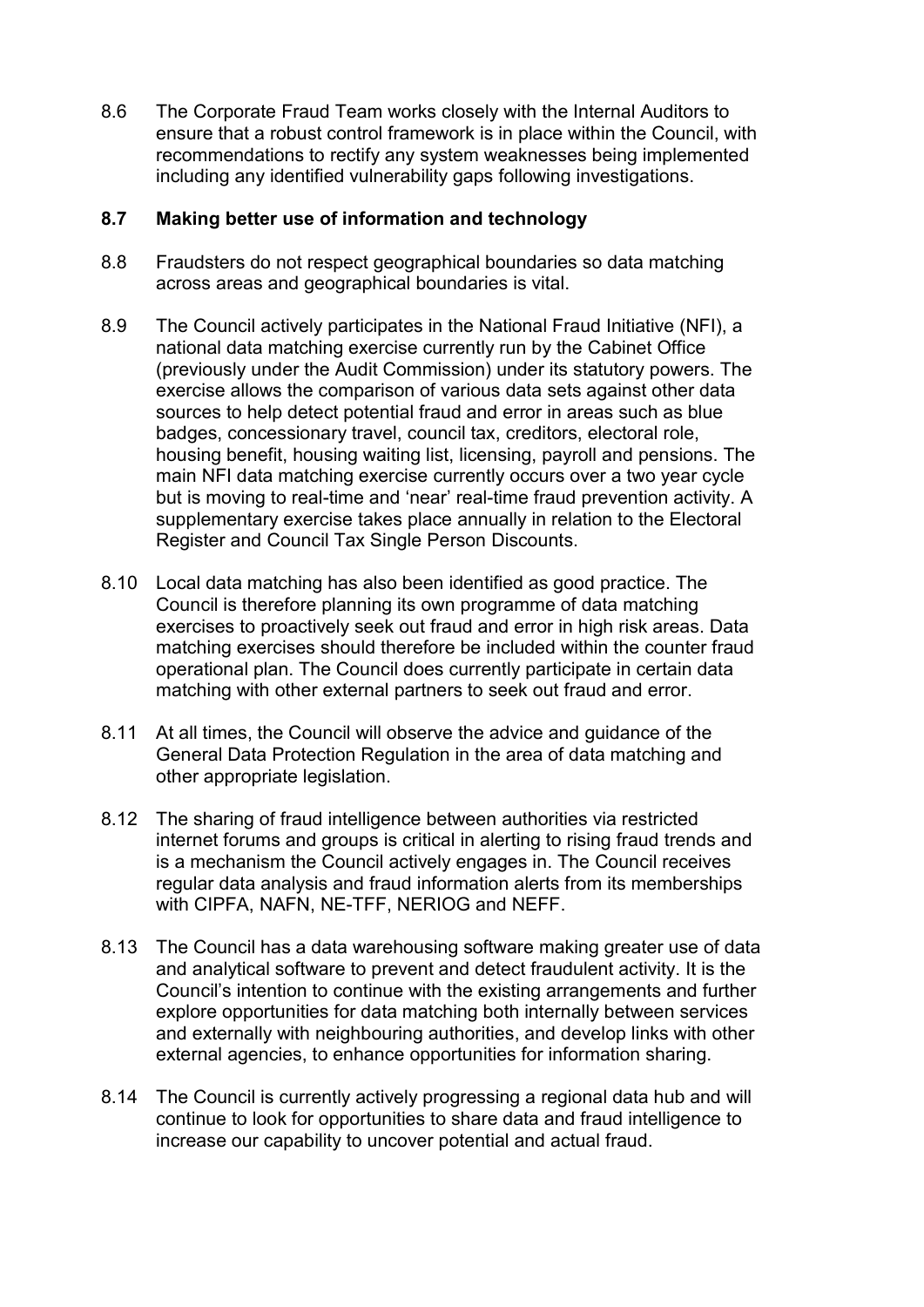### 8.15 Enhancing fraud controls and processes currently in place

- 8.16 The Council has well established policies, procedures and processes which incorporate efficient and effective internal controls to safeguard the Council's resources. Managers are responsible for ensuring there are adequate and effective internal controls to reduce the risk of fraud, e.g. accurate records are kept and preserved, a management/audit trail is maintained, appropriate segregation of duties and management checks are in place. The existence, appropriateness and effectiveness of these internal controls is independently reviewed and reported to Audit Committee by the Council's Internal Audit team.
- 8.17 Internal controls are established for financial and other systems within the Council. They are designed to discourage fraud and provide indicators of any fraudulent activity. Internal control systems and Internal Audit are part of the Council's preventative systems. These should be sufficient to deter fraud but are also designed to indicate any potential fraudulent activity. Within the scope of their work, Internal Audit will:
	- Endeavour to reveal serious defects in the internal controls which may lead to the perpetration of fraud;
	- Be alert to the possibility of malpractice;
	- Take nothing for granted;
	- Be aware of the possibility of collusion.
- 8.18 Council employees must operate within Section 117 of the Local Government Act 1972, regarding the disclosure of the financial interests in contracts relating to the Council, or the non-acceptance of any fees, gifts, hospitality or any other rewards, other than proper remuneration. The Bribery Act 2010 makes it an offence to request, agree to receive, or accept a bribe. Employees are required to declare interests and to bring to the attention of their manager any interest which may impinge on the impartiality of their work. The Council's employees are expected to abide by the Code of Conduct which sets out the Council's requirement on personal conduct. Employees are also expected to follow any code of conduct issued by any professional institute, if appropriate.
- 8.19 Members are required to complete a declaration of interest and to abide by the Members' Code of conduct, operating within the Council's Constitution. These matters are specifically brought to the attention of Members at induction and are in the Members' handbook. The Members' handbook includes the rules on declaration and registration with the Head of Legal and Democratic Services of potential areas of conflict between Members' council duties and responsibilities, and any other areas of their personal or professional lives.
- 8.20 A key preventative measure in the fight against fraud and corruption is to ensure that the Council's employees are of the appropriate quality and integrity. As such, whilst the procedures concerning the appointment of employees are a small part of the Council's systems and controls it is considered to be a vital element.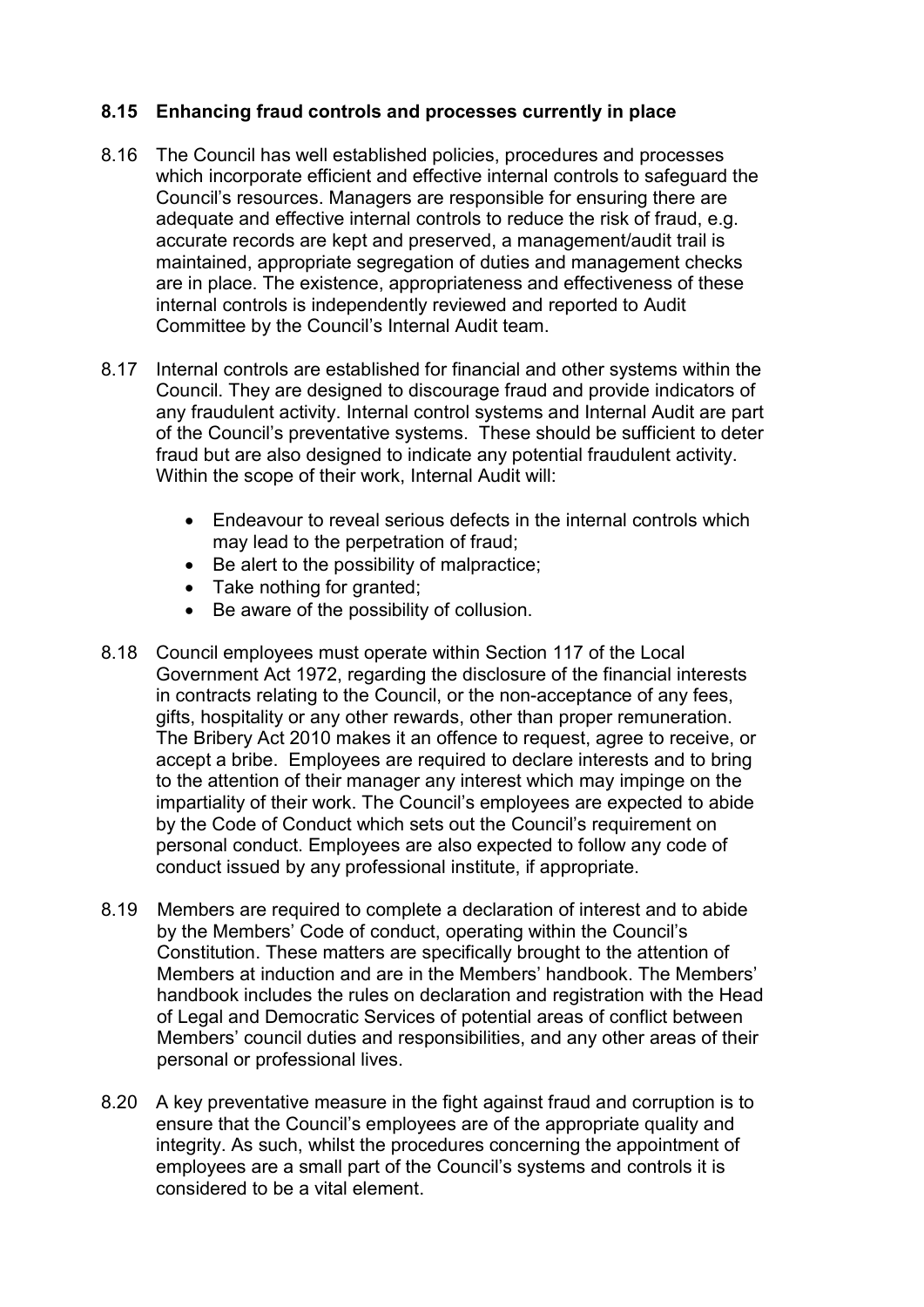- 8.21 The Council will ensure employees provide adequate proof of identity and permission to work in the UK. Employees are appointed subject to satisfactory references and care is to be taken to ensure that employment references and qualifications are genuine.
- 8.22 For certain posts, checks to the Disclosure and Barring Service (DBS) are necessary and will be carried out by the People and Talent Management service. The Council is considering whether further recruitment and selection vetting should be done within the Corporate Fraud Team.
- 8.23 The Council expects the highest standards of conduct from all its contractors and the employees of the contractor. A self-declaration is required as part of the tendering process for contracts, which asks questions about fraud, corruption and organised crime. The Council also has clauses regarding the prevention of fraud in each version of its Terms and Conditions. The clauses allow the Council to break off a contract should the supplier breach the contract, in that they have been found to be fraudulent in their business activities, which is also defined in the contract. Contractors and suppliers are informed of the Council's Confidential Reporting Code and fraud policies on entering into agreements with the Council.
- 8.24 A programme of proactive anti-fraud work will also be undertaken each year by the Corporate Fraud Team and include:
	- Maintaining a current operational fraud risk register;
	- Evaluating policies and procedures in place for countering fraud and assist others in raising awareness of fraud and corruption when it occurs;
	- A fraud awareness programme highlighting fraud risks; and
	- Proactive fraud drives into high risk areas.
- 8.25 The Corporate Director, Resources, has a statutory responsibility under Section 151 of the Local Government Act 1972, to ensure proper arrangements are made for the Council's financial affairs. In addition, under the Accounts and Audit (England) Regulations, the Council is required to maintain an adequate and effective internal audit of all its financial records and systems of internal control.
- 8.26 DCC has Financial Regulations and Contract Procedure Rules that outline best practice. Heads of Service must ensure that all of their employees are aware of the content of Financial Regulations and other regulatory documents and that they are complied with.
- 8.27 In line with section 5 of the Local Government and Housing Act 1989, the Head of Legal and Democratic Services is named as the Council's monitoring officer. The monitoring officer must tell Members of the Council if, at any time they feel that any proposal, decision or omission by the Council, or any of our committees, sub-committees or officers, constitutes breaking the law or may lead to the Council breaking the law or to maladministration.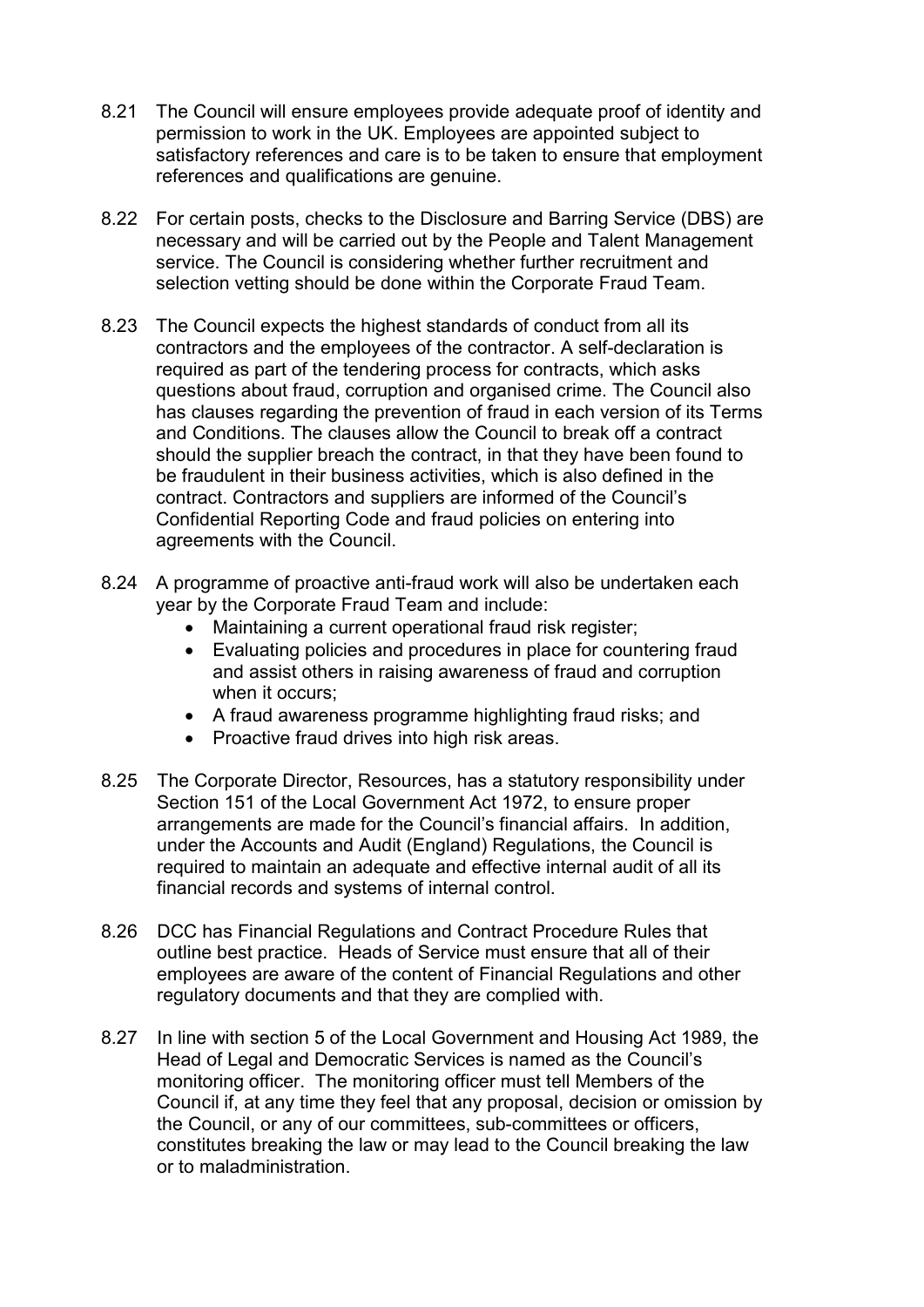- 8.28 The Chief Internal Auditor and Corporate Fraud Manager is nominated as the Council's Money Laundering Responsible Officer (MLRO). The MLRO will, in consultation with the Corporate Director, Resources, assess reports of money laundering received from Council employees and will, where appropriate, forward these to the National Crime Agency. The Council's Anti-Money Laundering Policy sets out our arrangements in greater detail.
- 8.29 If there are any problems, the Council has suitable disciplinary procedures and rules for all employees and Members Those found to have breached the Code of Conduct will be dealt with in accordance with these policies and procedures. Where criminal activity is suspected or found, the matter will be referred to the police for investigation and possible prosecution, in accordance with the Fraud Response Plan. In addition, in relevant cases, recompense will be sought from those who are found to have carried out fraudulent acts.
- 8.30 The Council recognises that training and the responsiveness of employees is important to the success of the Counter Fraud and Corruption Strategy. Employees and Members should therefore be alert to the possibility of fraud and report any concerns. The Council has a Confidential Reporting Code (Whistleblowing policy) in place to assist employees in reporting their concerns about fraud or any other issues without fear of harassment or victimisation.
- 8.31 Information received relating to potential fraud, corruption or bribery will be reviewed by the Corporate Fraud Team and investigated.

#### 8.32 Developing a more effective anti-fraud culture

- 8.33 The Council is resolute that the culture and tone of the authority is one of honesty, with a zero tolerance towards fraud and corruption. This is already demonstrated through its codes of conduct and policies for employees and Members.
- 8.34 In developing and maintaining an anti-fraud culture, the Council seeks to motivate employees and Members by positively reinforcing their responsibility in preventing, detecting and reporting fraud, ensuring employees and Members understand the importance of tackling fraud and corruption, are able to recognise fraud and corruption and know how and where to report suspicions is vital.
- 8.35 It is also vital that employees and Members have confidence in the reporting arrangements. The Council therefore has a clear and transparent confidential reporting code and procedure in support of the Public Interest Disclosure Act. The confidential reporting code and procedure provides employees and Members with the means to report instances of suspected fraud, corruption or breaches of the Council's policies, offering protection from recrimination and allowing them anonymity if they so choose.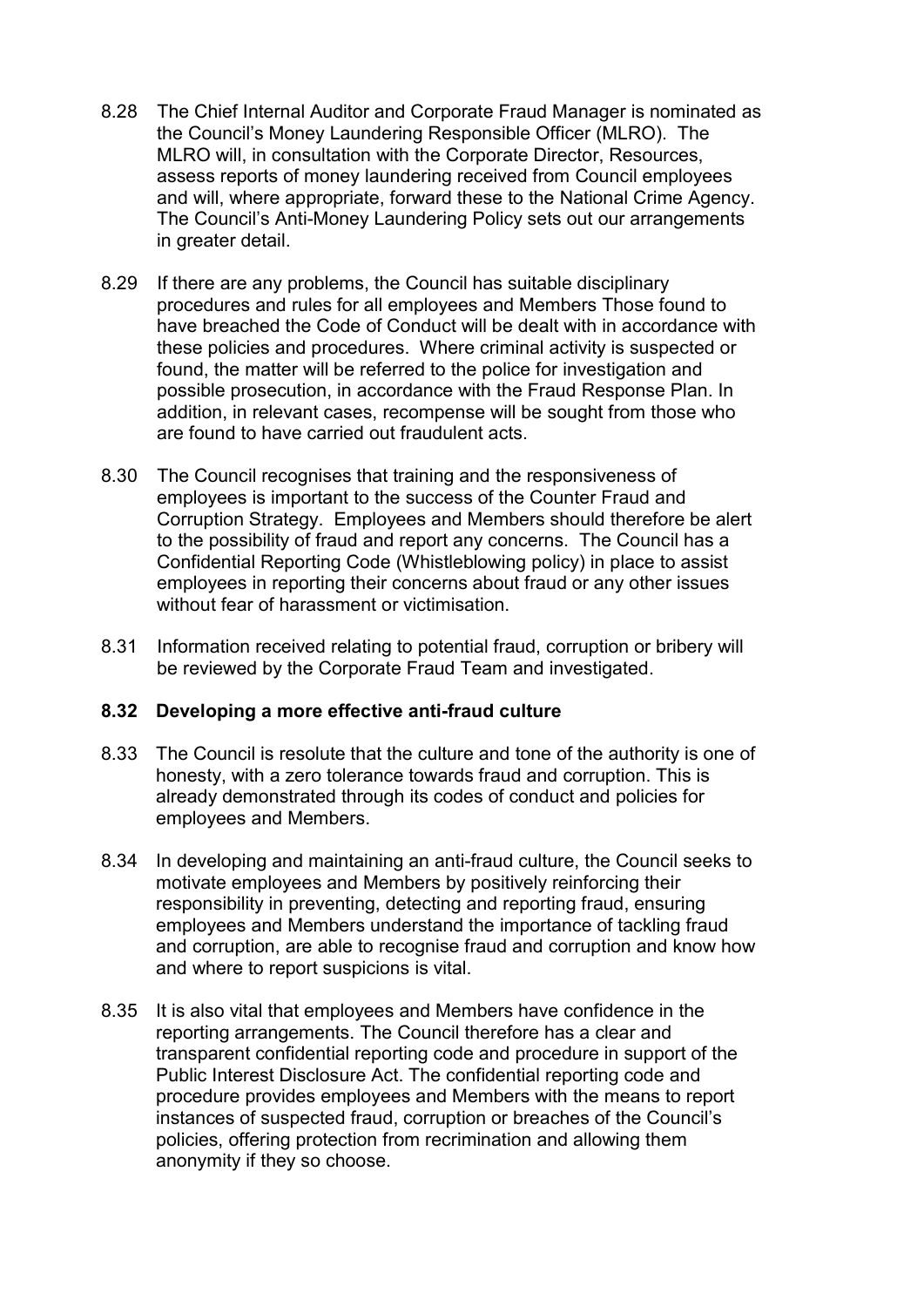- 8.36 The right organisational culture will be continually reinforced to employees by:
	- Providing general and specific fraud awareness communications to all staff as part of any National Fraud Awareness days;
	- E-Learning on fraud and corruption for all staff;
	- Regular fraud updates in Council newsletters and magazines;
	- Publicising the results of proactive work, investigations, sanctions and prosecutions due to fraud and corruption where it is appropriate to do so;
	- Have a fraud 'image' that is publicised throughout the Council
- 8.37 It is also important that members of the public have confidence in the Council's fraud response and the ability to report any suspicions of fraud and corruption they may have. The Council therefore has a dedicated fraud hotline, fraud email address, fraud text service and fraud page on the Council's website. Fraud reporting and cases of interest will also be publicised on social media and in Customer Access Points throughout the County.
- 8.38 Employees, Members and the public alike are encouraged to contact the Corporate Fraud Team in any way they feel comfortable to provide any information about known or suspected fraudulent activity. All information is treated in the strictest confidence with anonymity being respected as far as is possible. See the section on how to Report Suspected Fraud.
- 8.39 To promote an anti-fraud culture, publicity may include the use of warnings on council application forms, council newsletters and intranet, local newspaper advertisements, articles and features through local radio, television and other relevant media.
- 8.40 All publicity will seek to promote the message that the Council will not tolerate fraud, corruption of any other form of irregularity and is committed to countering any that is perpetrated.
- 8.41 The Corporate Fraud Team will promote and develop a strong anti-fraud culture, raise awareness and provide information on all aspects of our counter fraud work. This will include publicising the results of all proactive work, fraud investigations, successful sanctions and any recovery of losses due to fraud. This also includes having a dedicated fraud web and intranet pages, with accessible channels for the public, partners, suppliers and contractors to be able to report suspicions of fraud.
- 8.42 The Corporate Fraud Team maintains a register of all fraud referrals and investigations, including prosecutions and sanctions on its corporate fraud management system. This helps to establish those areas within the Council most vulnerable to the risk of fraud and corruption. This also enables a Council wide fraud profile to be created which then informs any detailed work in areas throughout the Council aimed at detecting existing and new types of fraudulent activity.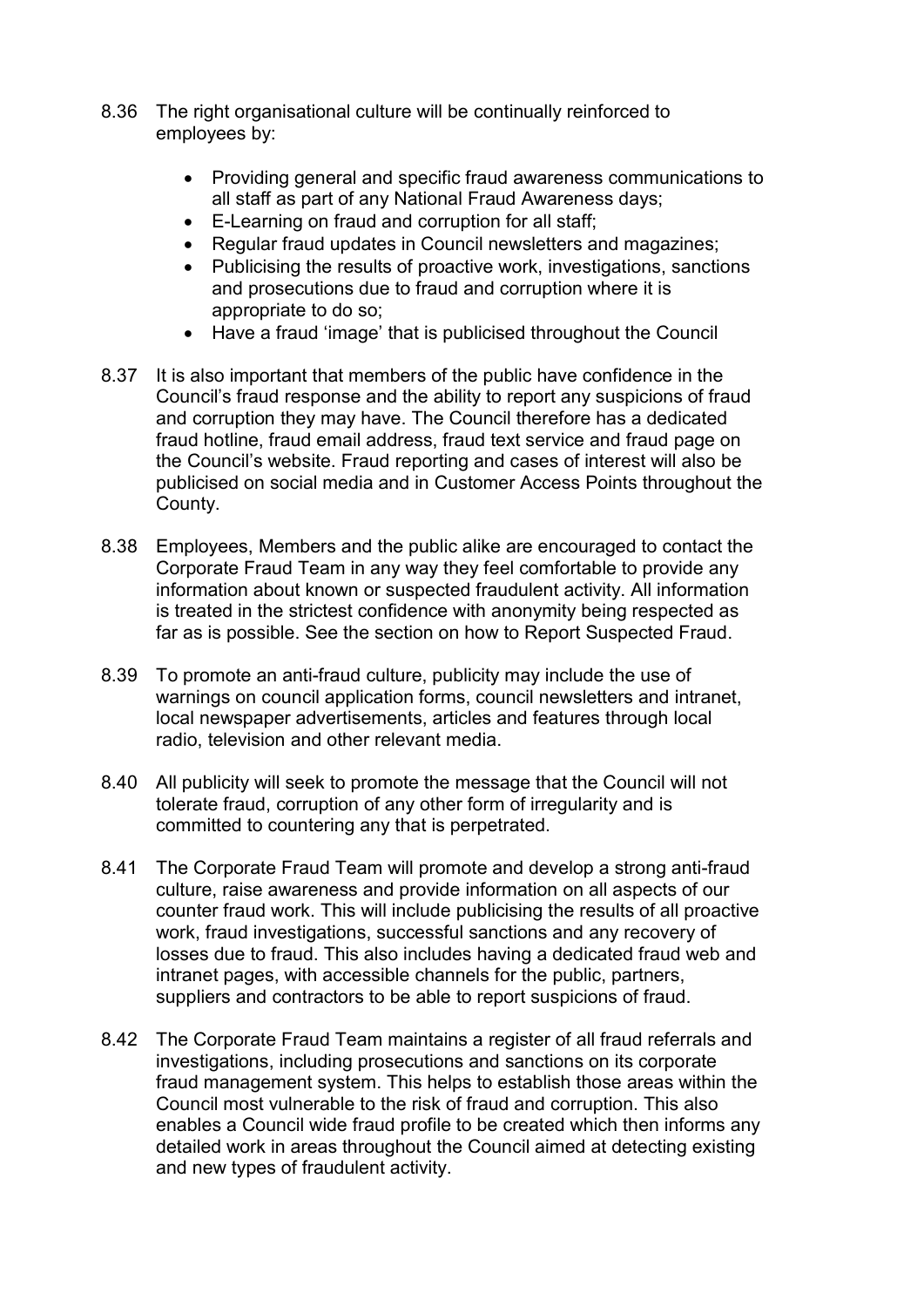<span id="page-19-0"></span>8.43 As part of our fraud awareness, examples of Fraud Indicators will be included on the intranet and delivered during awareness sessions, to make staff vigilant to potential signs of fraud. These indicators are reviewed alongside our fraud risks.

### 9. Pursue

- 9.1 It is acknowledged that, even with strong preventative measures, motivated fraudsters may still succeed, so the Council must have a robust enforcement response to pursue fraudsters and to deter others.
- 9.2 It is the responsibility of all employees to prevent and detect fraud and corruption. It is often the alertness of employees, Members and members of the public to indicators of fraud that enable detection and the appropriate action to take place when there is evidence that fraud, bribery or corruption may be in progress.
- 9.3 The Council will commit to making efforts to proactively seek out instances of fraud and take effective action once it is identified. The Council will make best use of its communications strategy to highlight instances of fraud, for the purposes of seeking the maximum deterrence effect.
- 9.4 The Corporate Fraud Team is developing a fraud communications strategy which will set out our detailed approach but this will be underpinned by our commitment to always be proactive in promoting our culture and approach to fraud and corruption, both internally to the Council's staff and Members, but also externally to the public, businesses and partners. The Corporate Fraud Team will always publicise successful prosecutions and will also listen to and take seriously all allegations.
- 9.5 Where a Council employee has been involved in fraudulent activity, they will be subject to disciplinary action in line with the relevant policies and procedures.
- 9.6 Where financial non-compliance or wrongdoing is discovered relating to employees, Members or grant aided external organisations, the matter will be referred to the police in accordance with the Fraud Response Plan.
- 9.7 Referrals to the police will not prevent any action under the internal disciplinary policies and procedures.
- 9.8 All complaints against members of staff are referred from the outset to People and Talent Management, Service Manager and Internal Audit & Corporate Fraud Team, to give assurance the appropriate action is taken in line with the relevant policies and procedures.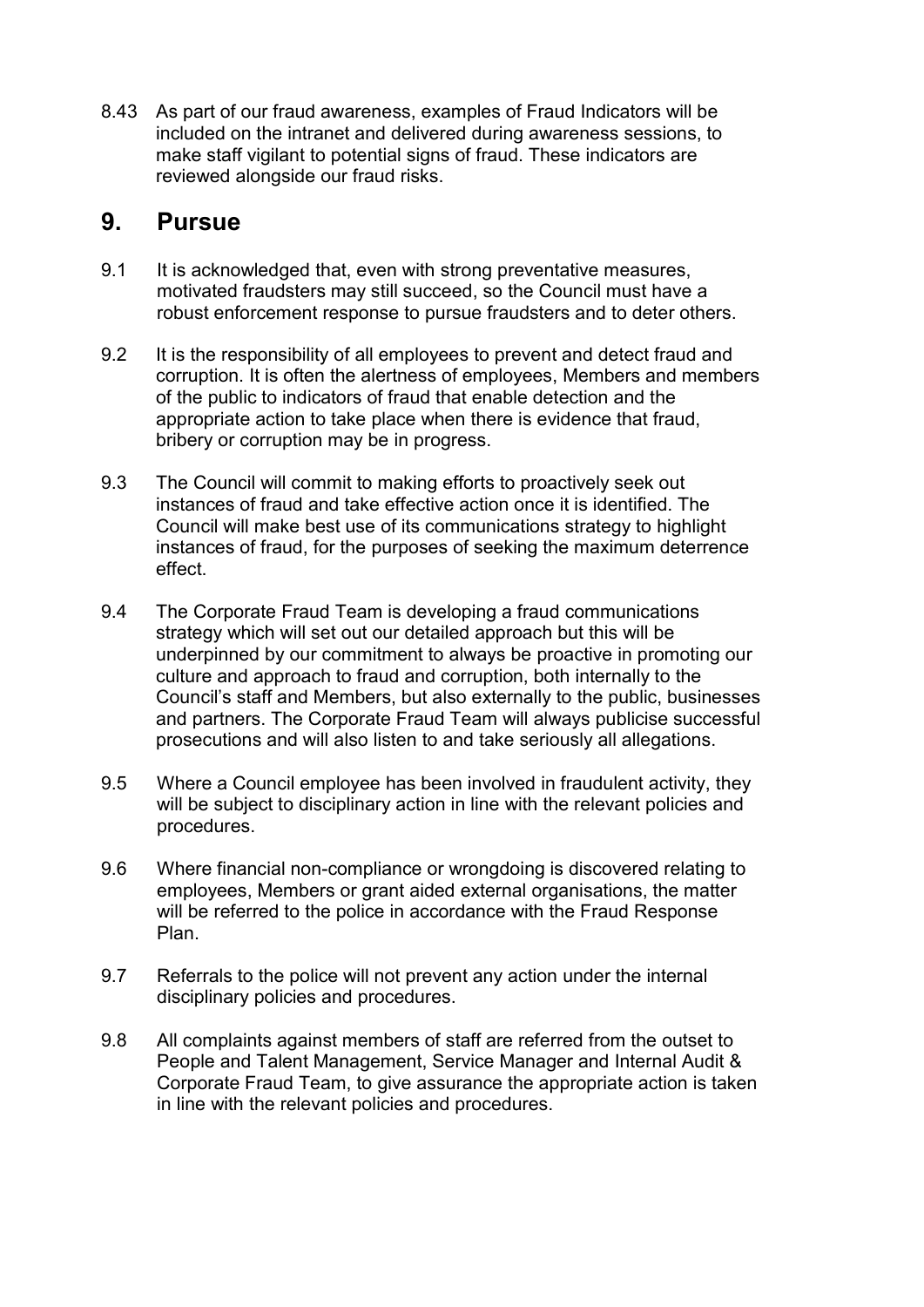### 9.10 Prioritising fraud recovery and the use of civil sanctions

- 9.11 Fraud must not pay, where fraud or corruption is discovered, the full range of sanctions will be deployed, including civil, disciplinary, criminal action, and referring cases to other law and enforcement organisations. The Council's Fraud Sanction Policy and Fraud Response Plan describes the process in more detail.
- 9.12 The Council also needs to have arrangements in place where any instances of suspected money laundering or bribery are reported. The Anti-money Laundering Policy explains what money laundering is, and what the Council does to manage the risks associated with crime and money laundering.
- 9.13 Every effort will be made to recoup losses and confiscate assets gained as a result of criminal activity. The Council will enhance our provision further by making best use of existing legislation, for example the Proceeds of Crime Act 2002, to ensure that funds are recovered, where possible by the Council. Where money has been lost due to fraudulent activity, the Council will always seek to recover the money along with any penalties that may have been imposed.
- 9.14 A crucial element of the Council's response to tackling fraud is recovering any monies lost through fraud – this is an important part of the strategy and redress will be rigorously pursued, where possible.

#### 9.15 Developing capability and capacity to punish fraudsters

- 9.16 Criminal prosecutions, sanctions, civil action and disciplinary action all deter offenders and reinforce a culture of zero tolerance towards fraud and corruption. Successful prosecutions require cases to be professionally investigated ensuring all evidence is collected within the law. Investigative staff must be adequately trained with the appropriate skills and access to specialist resources to secure effective prosecutions.
- 9.17 The Council has an accredited and trained Corporate Fraud Team that operates in accordance with appropriate legislation, powers and responsibilities.
- 9.18 Sanction actions that may be taken where a fraudulent act has been established are detailed in the Fraud Sanction policy
- 9.19 The Council will apply realistic and effective sanctions for individuals or organisations where an investigation reveals fraudulent activity. This may include legal action, criminal and/or disciplinary action, where appropriate.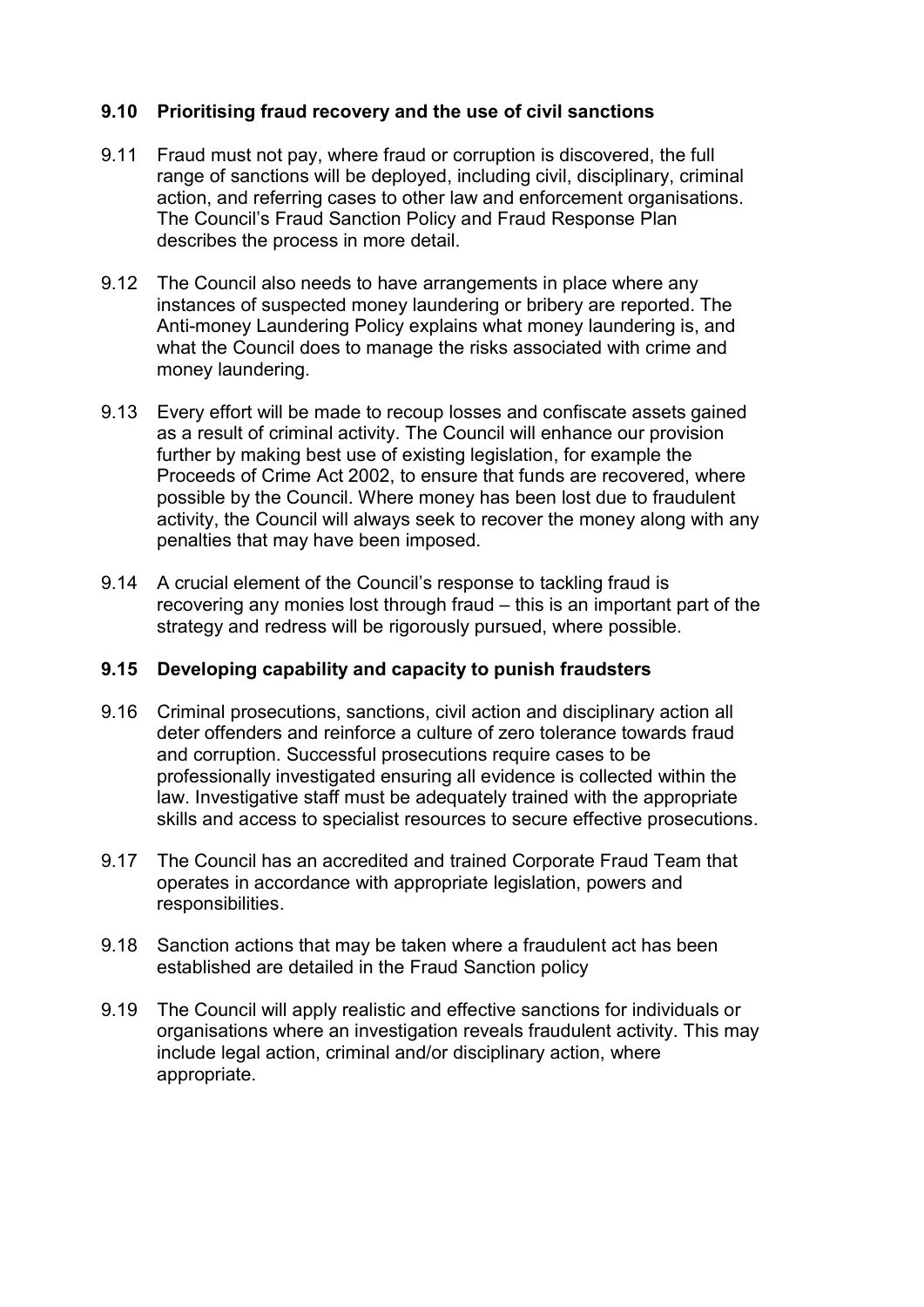### 9.20 Collaborating across local authorities and with law enforcement.

- 9.21 Organised fraud has no respect for boundaries and can cross a range of organisations and services. Fraud does not always fit neatly within the boundaries of the Council. Effective cooperation and joint working between local authorities and with other agencies, including the Police, is essential in the on-going development of the Council's strategic response. Given the range of partnerships and collaborative work and the benefits of working with colleagues across the public and private sector, the Council actively seeks to work in conjunction with others.
- 9.22 Where it is appropriate to do so, different types of fraud or crime will be dealt with together. In such cases, going through an investigative process once where all parts of the crime are dealt with is more cost effective for all agencies and also helps to reflect the total impact of such crime. The Council's corporate fraud management system and its data warehousing capability, assists the Council in highlighting all the fraud types that should be investigated as part of one investigation process.
- 9.23 The Council welcomes the help of a variety of people and organisations and collaborate working with:
	- the public, local business community and media;
	- suppliers, contractors, consultants and service providers;
	- the external auditor, who provides assurance on whether the Council has good arrangements in place to prevent and detect fraud and corruption;
	- central government departments and parliamentary committees, external service inspectorates, including the local government ombudsman;
	- HM Revenue and Customs
	- Durham Police; and
	- The Department for Work and Pensions.
- 9.24 There are a variety of arrangements in place, which assist and support the regular exchange of information with both internal and external bodies. This network includes:
	- Durham Police Serious and Organised Crime Directorate;
	- National Anti-Fraud Network;
	- CIPFA Counter Fraud Centre:
	- Networks of heads of internal audit;
	- External auditors;
	- The National Fraud Initiative data matching exercise:
	- North East Tenancy Fraud Forum;
	- North East Regional Investigation Officers Group.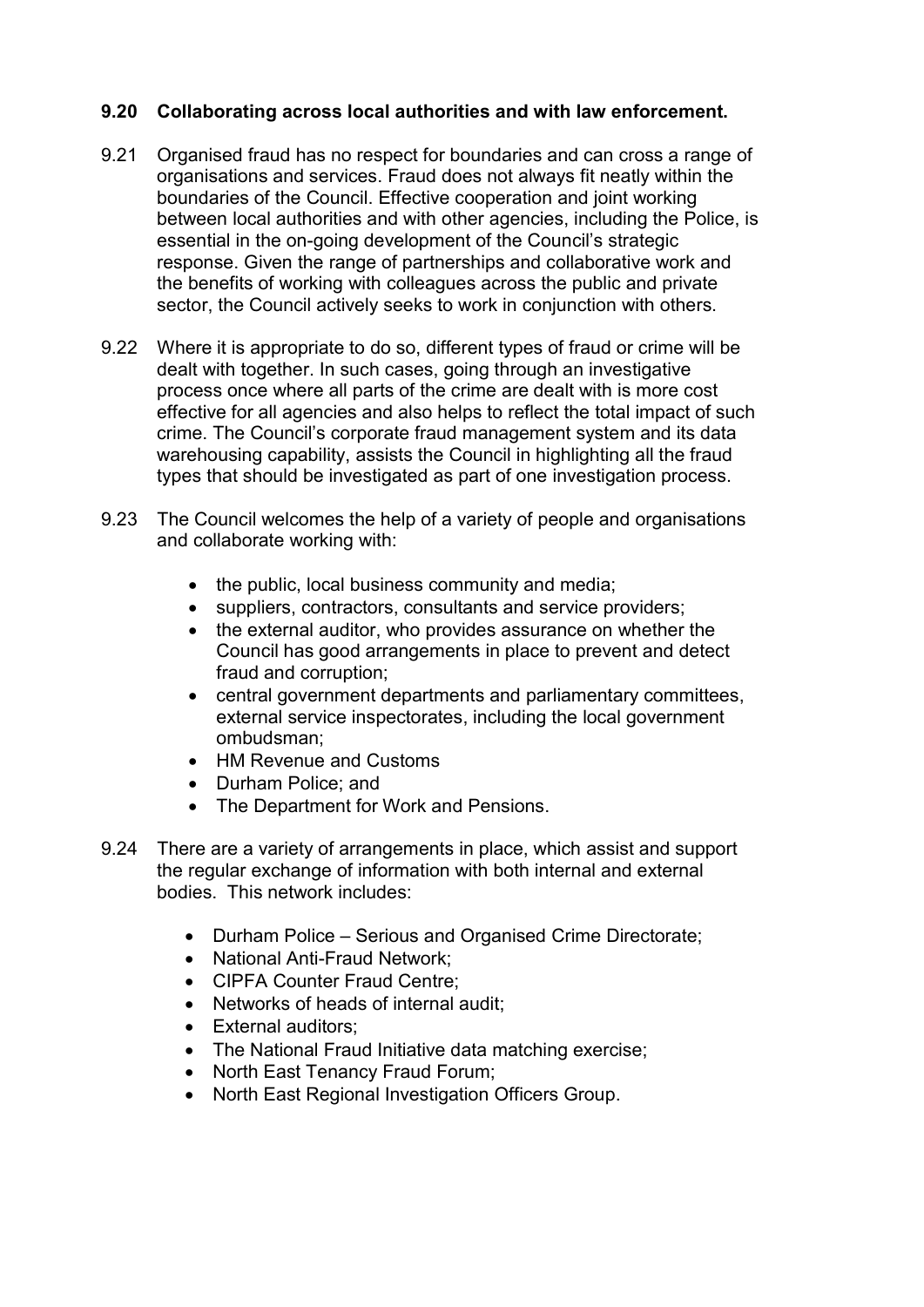- 9.25 Arrangements are in place and continue to be developed to encourage both joint and collaborative working involving the exchange of information and intelligence between the Council and other agencies on national and local fraud and corruption activity.
- 9.26 The Council has an arrangement with Durham Constabulary, with a member of the Corporate Fraud Team as a single point of contact and working at police headquarters, assisting in a joined up approach into Serious and Organised Crime. The partnership also allows for sharing of information and data that the Council can legally obtain to help its fight against fraud and corruption.
- 9.27 As technologies develop, there is an ever increasing need to take advantage of the processing and analysis of data stored through the Council and beyond. This enables the information and intelligence to be generated, which is a recognised means of detecting and preventing fraud, corruption and bribery. The Council has a data warehousing and data matching tool to assist in the prevention and detection of fraud and corruption and this is a key area within its counter fraud operational plan.
- 9.28 The Council is committed to exchanging information with other local and national agencies, as already mentioned. All exchanges of information are carried out in full compliance with the Data Protection Act 1998 and with the codes of practice for the National Fraud Initiative data matching exercises and includes provision of information to other agencies for data matching purposes.
- 9.29 The Corporate Fraud Team promotes fraud referrals and allegations reported to them. Depending on the nature and the extent of the information obtained the Corporate Fraud Team will work closely with:-
	- People and Talent Management
	- Service Grouping Management
	- Legal Services
	- Other agencies DWP, Police, Registered Social Landlords and other Local Authorities
- 9.30 By working closely and joined up, this will ensure that all allegations and evidence which are supplied, are properly investigated and reported upon, and that where possible, losses are recovered for the Council.
- 9.31 The Council has acknowledged tenancy fraud as a known risk, even though it does not have any housing stock. The Council has entered into partnerships with some local Registered Social Landlords and is conducting fraud services on their behalf.
- 9.32 This partnership work has allowed the Corporate Fraud Team to develop, with the income generated, being invested back into protecting the public purse.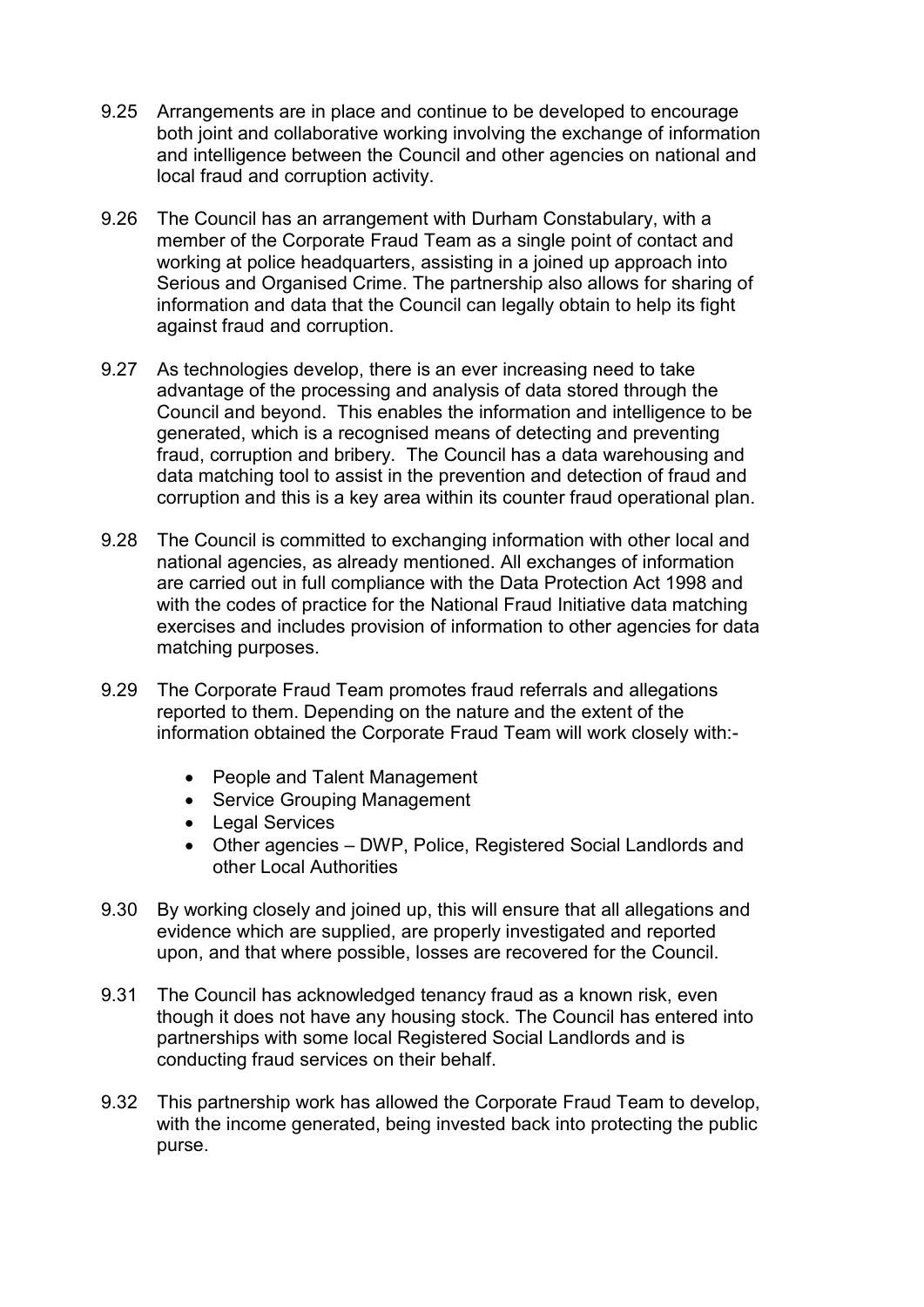## <span id="page-23-0"></span>10. Reporting suspected fraud

- 10.1 The Council has put in place a safe environment to report suspected cases of fraud. This provides a range of channels for reporting fraud. The alertness of Members, employees and members of the public is essential in the detection of any possible fraudulent activities. They are positively encouraged to raise any concerns in connection with any of the Council's activities. The fraud response plan has more details and can be found on the Council's intranet and website.
- 10.2 Fraud can be reported to the Corporate Fraud Team direct:
	- by email at: [corporatefraudteam@durham.gov.uk](Mail to:corporatefraudteam@dhurham.gov.uk)
		- by telephone on: 03000 266745
		- by text: start your message with the word 'fraud' to: 07797870192
		- website: [www.durham.gov.uk/](http://www.dhurham.gov.uk/) search for fraud
		- by post at Corporate Fraud Team, County Hall, Durham, DH1 5UL.

Confidential Reporting Code (Whistleblowing) can also be found on the Council's intranet and website.

- 10.3 Concerns can also be raised by any of the following means;
	- Line managers
	- Corporate Fraud Team
	- Corporate Director, Resources
	- Chief Executive / Corporate Directors
	- Chief Internal Auditor and Corporate Fraud Manager
	- Council complaints procedure
- 10.4 Alternatively, concerns can be raised independently of the Council:
	- the Council's External Auditor, Mazars
	- your local Citizens' Advice Bureau
	- the police
	- the independent whistleblowing charity Public Concern at Work telephone 020 7404 6609 or further details are available at [www.pcaw.org.uk](http://www.pcaw.og.uk)

## 11. CONCLUSION

11.1 The Council has put into place a number of arrangements to protect itself from the risk of fraud, corruption and bribery. However in the current climate of change there are issues that increase the risk. Changes in structures, systems and the reduction in employees, as well as the external pressure due to the economy, all contribute to the risk of fraud.